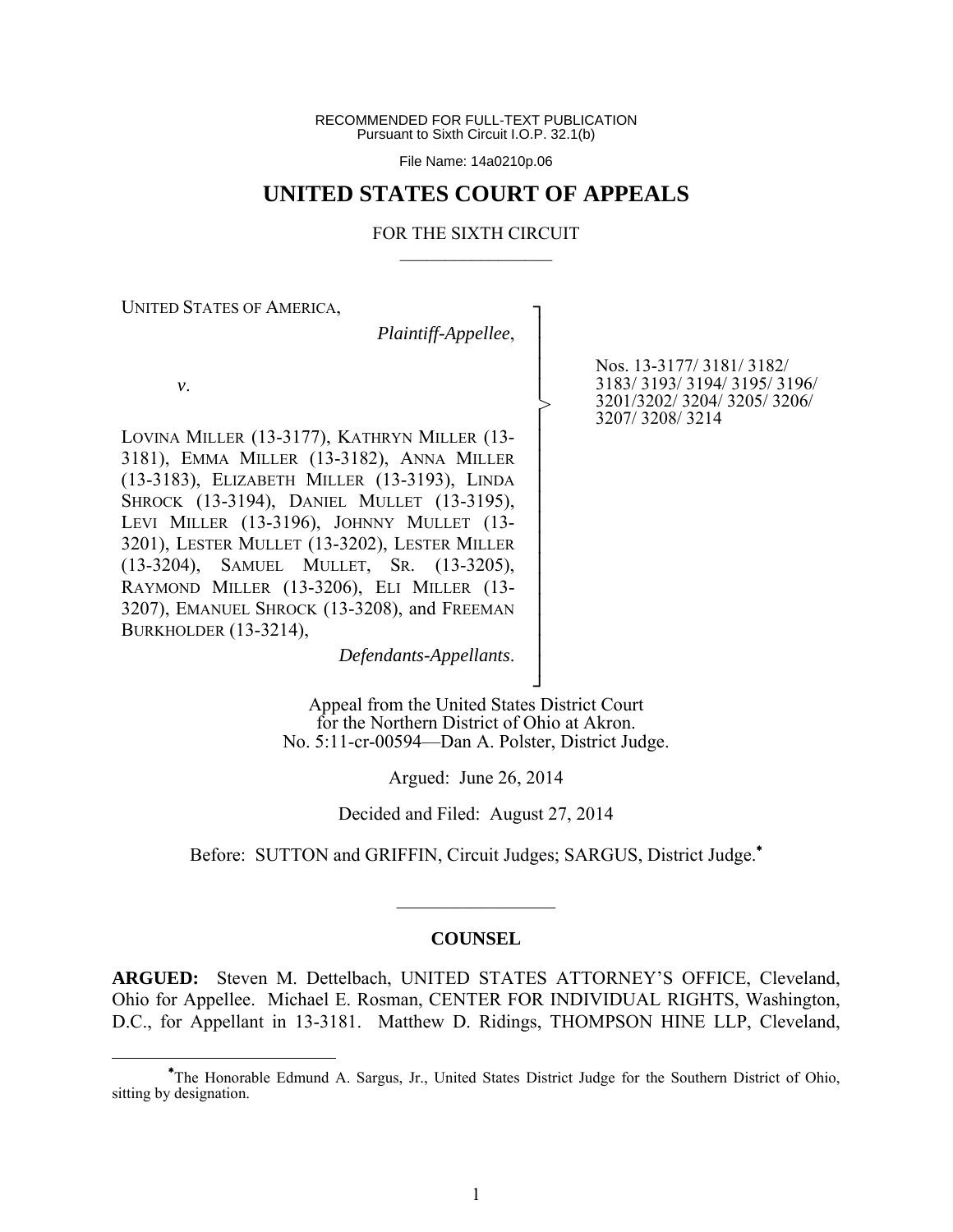Ohio, for Appellant in 13-3183. Wendi L. Overmyer, OFFICE OF THE FEDERAL PUBLIC DEFENDER, Akron, Ohio, for Appellant in 13-3205. **ON BRIEF:** Michael E. Rosman, CENTER FOR INDIVIDUAL RIGHTS, Washington, D.C., Rhonda L. Kotnik, Akron, Ohio, for Appellant in 13-3181. Matthew D. Ridings, John R. Mitchell, Kip T. Bollin, Holly H. Little, Mark R. Butscha, Jr., THOMPSON HINE LLP, Cleveland, Ohio, for Appellant in 13-3183. Wendi L. Overmyer, Edward G. Bryan, OFFICE OF THE FEDERAL PUBLIC DEFENDER, Akron, Ohio, for Appellant in 13-3205. David C. Jack, Wadsworth, Ohio, for Appellant in 13- 3177. George C. Pappas, Akron, Ohio, for Appellant in 13-3182. Brian M. Pierce, GORMAN, MALARCIK, PIERCE, VUILLEMIN & LOCASCIO, Akron, Ohio, for Appellant in 13-3193. Joseph A. Dubyak, Cleveland, Ohio, for Appellant in 13-3194. Samuel G. Amendolara, Youngstown, Ohio, for Appellant in 13-3195. Steven R. Jaeger, THE JAEGER FIRM PLLC, Erlanger, Kentucky, for Appellant in 13-3196. Robert E. Duffrin, Youngstown, Ohio, Rhys B. Cartwright-Jones, Youngstown, Ohio, for Appellant in 13-3201. Damian A. Billak, Canfield, Ohio, for Appellant in 13-3202. J. Dean Carro, BAKER, DUBLIKAR, BECK, WILEY & MATHEWS, North Canton, Ohio, for Appellant in 13-3204. Wesley A. Dumas, Sr., Cleveland, Ohio, for Appellant in 13-3206. James S. Gentile, Youngtown, Ohio, for Appellant in 13-3207. Nathan A. Ray, Akron, Ohio, for Appellant in 13-3208. Gary H. Levine, Cleveland, Ohio, for Appellant in 13-3214. Steven M. Dettelbach, Bridget M. Brennan, UNITED STATES ATTORNEY'S OFFICE, Cleveland, Ohio, Dennis J. Dimsey, Thomas E. Chandler, UNITED STATES DEPARTMENT OF JUSTICE, Washington, D.C., for Appellee. Steven M. Freeman, Michael Lieberman, Seth M. Marnin, Miriam Zeidman, ANTI-DEFAMATION LEAGUE, New York, New York, Lisa M. Bornstein, THE LEADERSHIP CONFERENCE ON CIVIL AND HUMAN RIGHTS, Washington, D.C., David M. Raim, Joy L. Langford, Kate McSweeny, CHADBOURNE & PARKE LLP, Washington, D.C., for Amici Curiae.

 SUTTON, J., delivered the opinion of the court, in which GRIFFIN, J., joined. SARGUS, D.J. (pp. 24–35), delivered a separate dissenting opinion.

### **OPINION**

 $\frac{1}{2}$ 

 $\mathcal{L}_\text{max}$ 

 SUTTON, Circuit Judge. A string of assaults in several Amish communities in Ohio gave rise to this prosecution under Section 2 of The Matthew Shepard and James Byrd, Jr. Hate Crimes Prevention Act of 2009. The assaults were not everyday occurrences, whether one looks at the setting (several normally peaceful Amish communities), the method of attack (cutting the hair and shaving the beards of the victims), the mode of transportation to them (hired drivers), the relationship between the assailants and their victims (two of them involved children attacking their parents), or the alleged motive (religious-based hatred between members of the same faith).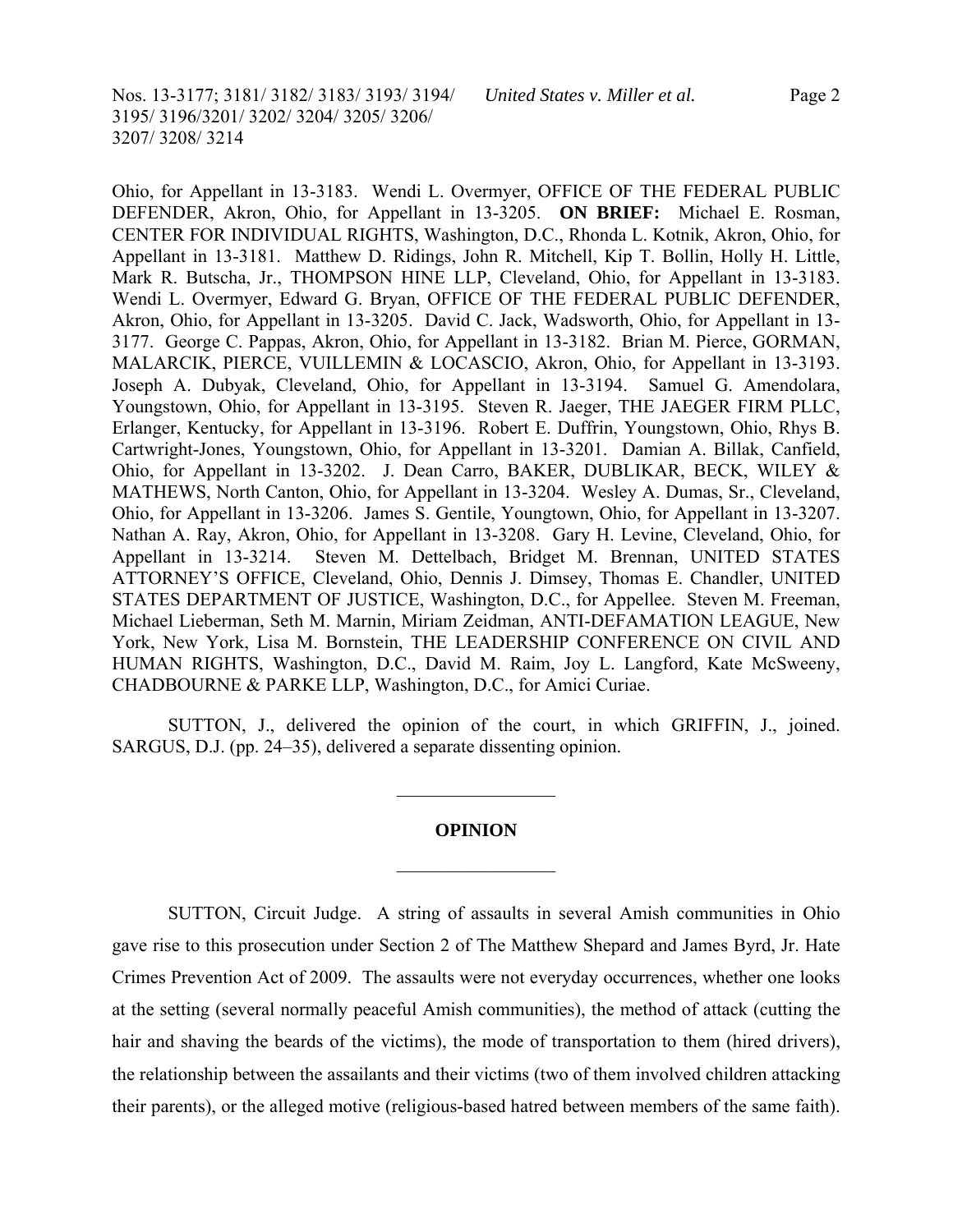A jury found that four of the five attacks amounted to hate crimes under the Act and convicted sixteen members of the Bergholz Amish community for their roles in them.

At stake in this appeal is whether their hate-crime convictions may stand. No one questions that the assaults occurred, and only a few defendants question their participation in them. The central issue at trial was whether the defendants committed the assaults "because of" the religion of the victims. 18 U.S.C. § 249(a)(2)(A).In instructing the jury on this point, the district court rejected the defendants' proposed instruction (that the faith of the victims must be a "but for" cause of the assaults) and adopted the government's proposed instruction (that the faith of the victims must be a "significant factor" in motivating the assaults). Regrettably for all concerned, a case decided *after* this trial confirms that the court should have given a but-for instruction on causation in the context of this criminal trial. *Burrage v. United States*, 134 S. Ct. 881, 887–89 (2014). Because this error was not harmless, and indeed went to the central factual debate at trial, we must reverse these convictions.

#### I.

 In 1995, Samuel Mullet bought land in Jefferson County, Ohio. That land became the Bergholz Amish community in 2001, when a sufficient number of ordained ministers qualified it as a separate Amish church district. The new community appointed Samuel as its bishop. As bishop, Samuel controlled all aspects of life in the Bergholz compound and had the ability to order the "shunning"—excommunication—of community members who failed to follow the tenets of their Amish faith. R. 540 at 292.

 In 2006, Samuel excommunicated several church members who questioned Bergholz community practices and his leadership. Included in the group were Lavern and Mattie Troyer, whose son Aden was married to Samuel's daughter Wilma, as well as Melvin and Anna Shrock, whose son Emanuel was married to Samuel's daughter Linda. The excommunications were not good for relationships between and within the affected families. In one case, they led to a divorce. Aden left Wilma to join his parents in a Pennsylvania Amish community after unsuccessfully trying to convince her to join him. In another case, they led to parent-child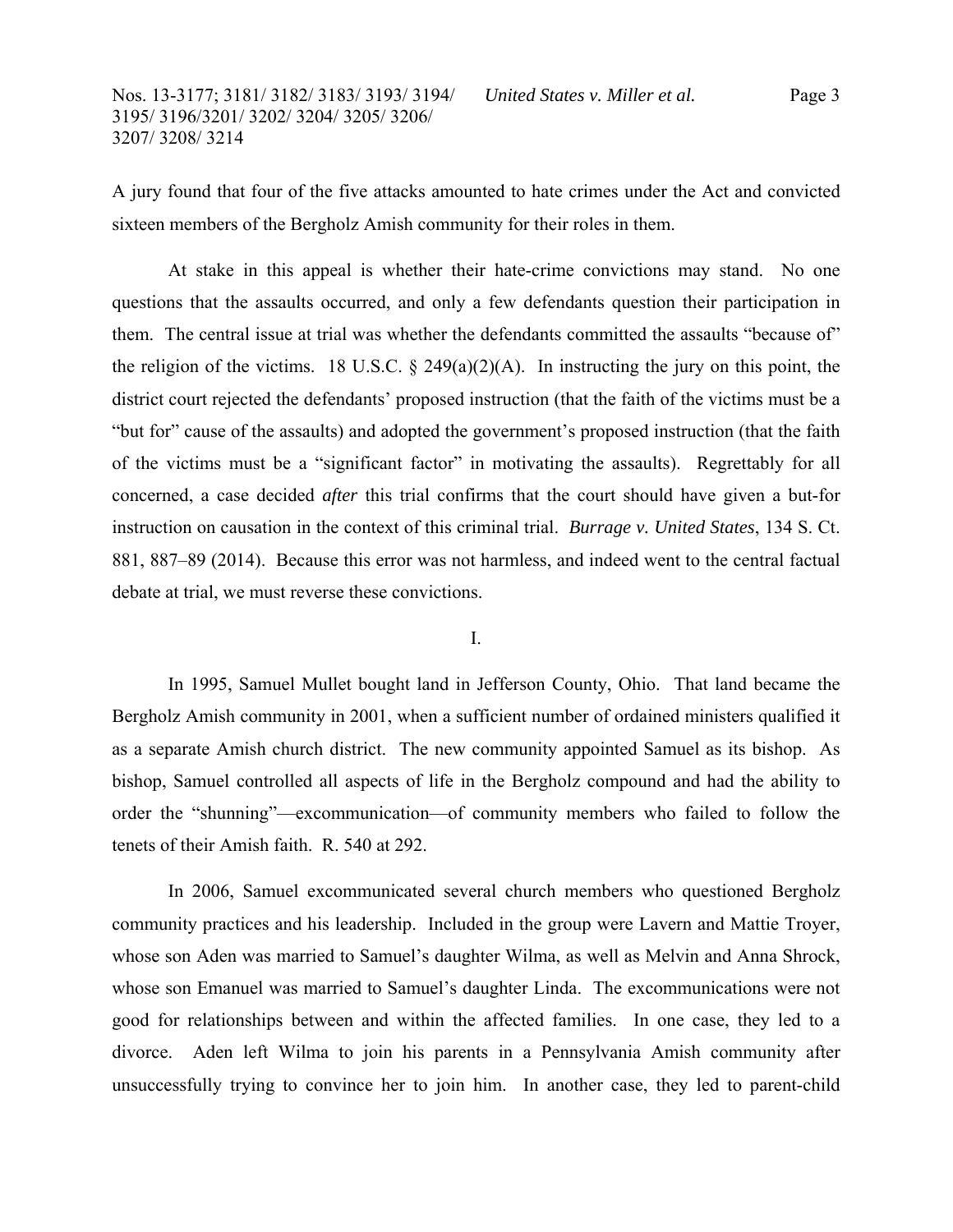animosity. Emanuel refused to leave Bergholz with his parents despite their repeated efforts to persuade him to do so.

 The Bergholz excommunications also tested church doctrine. Amish communities as a general rule practice strict shunning, meaning that if one Old Order Amish community excommunicates a community member, all other Old Order communities must excommunicate him until he obtains forgiveness from the community that first shunned him. The Bergholz excommunications proved to be an exception. After fleeing Bergholz for another community in Pennsylvania, the Troyers asked not to be subject to the strict-shunning rule. Citing unusual practices in Bergholz, the Troyers asked their new bishop to admit them to the Pennsylvania church without requiring them to seek forgiveness from Samuel—the Elmer Gantry of the Amish community to their mind. Given the number of former Bergholz residents in similar situations, Amish bishops from all over the country met in September 2006 to address the issue. Three hundred bishops convened, and they voted unanimously to reverse the Bergholz excommunications.

 At the same time that the ruling allowed the Troyers to settle into their new Pennsylvania community, it also exacerbated a custody battle between Wilma and Aden over their two children. The dispute began when a SWAT team took the children under an emergency temporary custody order issued to Aden. It ended two years, and one trial, later when Aden's temporary custody of the children became permanent in an order declaring that "[a]ll parenting time shall be in Pennsylvania. Under no circumstances shall parenting time take place in Bergholz, Ohio." *Id*. at 152.

 Losing Wilma's children brought the Bergholz community to its knees and sparked a change in their faith-based traditions. Typically, Amish men do not trim their beards and Amish women do not cut their hair as a way of symbolizing their piety, demonstrating righteousness and conveying an Amish identity. Believing that the loss of Wilma's children resulted from their lack of faith, several Bergholz residents cut their own hair and trimmed their own beards as a way to atone for their sins. The Bergholz community saw these acts as penance and as a symbol of rededication to their faith.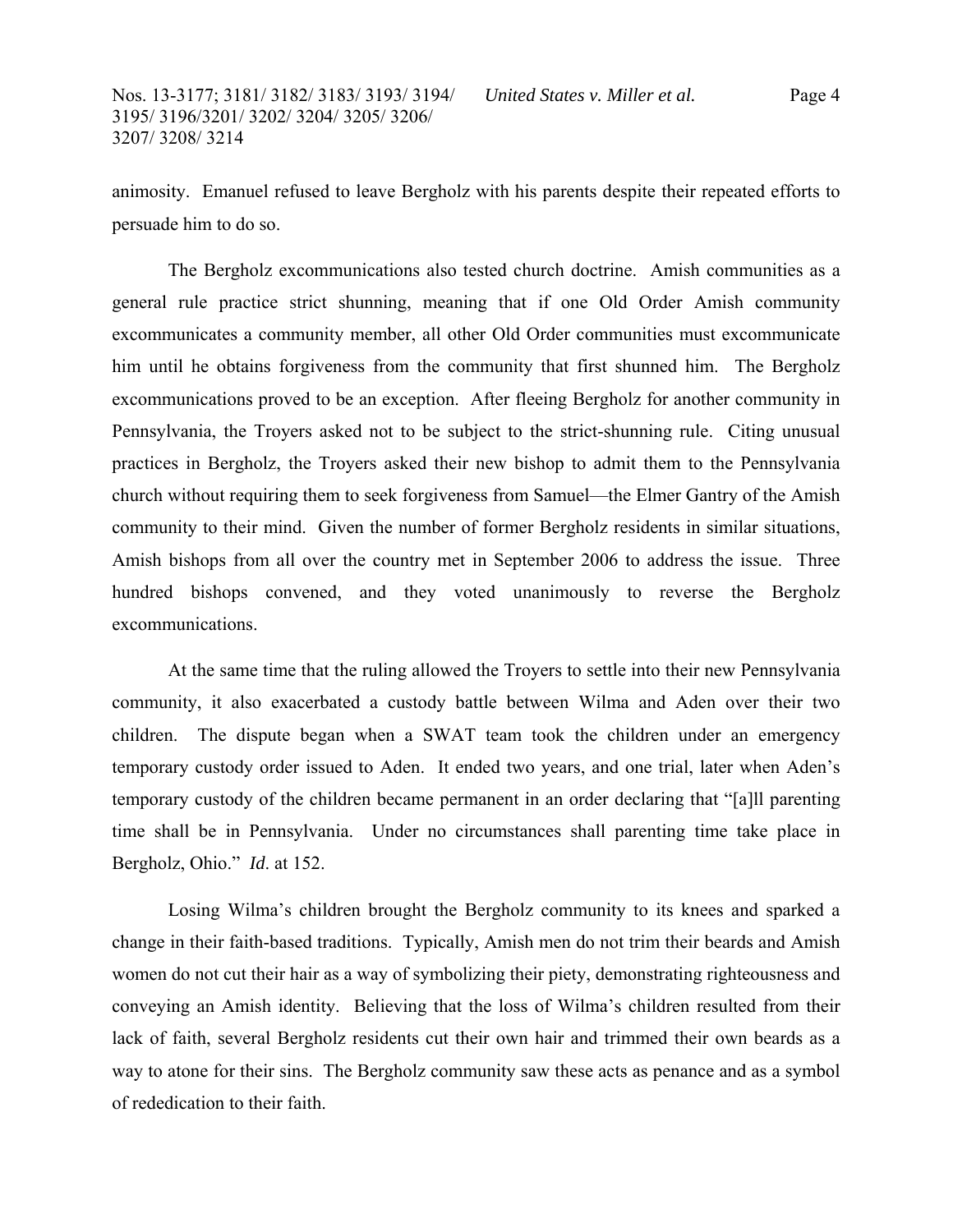The Bergholz community did not confine this ritual to their own ranks. They also used it to punish or harm others who were not members of the church district. From September 6 to November 9, 2011, several Bergholz community members committed five separate attacks on nine different individuals, slicing off the men's beards and cutting the women's hair. Religious and personal ties connected the nine victims of these attacks to the Bergholz community. Some were parents of Bergholz residents, some were friends, and some were associated with family members who had left Bergholz for other Amish districts. Also linking the victims was that they participated in overturning the Bergholz excommunications and that, in the eyes of the assailants, they were "Amish hypocrites." R. 539 at 35; R. 540 at  $11-12$ .

 A federal grand jury indicted sixteen members of the Bergholz community for violating, and conspiring to violate, the Hate Crimes Prevention Act: Samuel Mullet, Johnny Mullet, Daniel Mullet, Lester Mullet, Levi Miller, Eli Miller, Emanuel Shrock, Lester Miller, Raymond Miller, Freeman Burkholder, Anna Miller, Linda Shrock, Lovina Miller, Kathryn Miller, Emma Miller and Elizabeth Miller. It also indicted Samuel Mullet, Levi Miller, Eli Miller and Lester Mullet for concealing evidence and indicted Samuel Mullet for making false statements to the FBI.

In responding to the hate-crime charges at trial, none of the Bergholz defendants disputed that the assaults happened, and few disputed that they participated in them. To prove that the defendants' actions amounted to a federal hate crime, though, the prosecution had to show that the defendants assaulted the victims *and* that they assaulted the victims "because of" their religious beliefs. *See* 18 U.S.C. § 249(a)(2)(A). That extra burden gave rise to a central issue at trial: Why did the defendants assault these individuals? The defendants argued that a mix of interpersonal issues—parental mistreatment, personality conflicts, harassment, power struggles, and interference with family relationships—motivated the assaults. The prosecution argued that faith—a desire to punish those whom Samuel saw as Amish hypocrites and who did not properly practice their Amish faith—motivated the assaults.

The jury sided with the prosecution on four assaults and with the defense on one of them. All told, it convicted all sixteen defendants of at least one violation of the hate-crime statute. It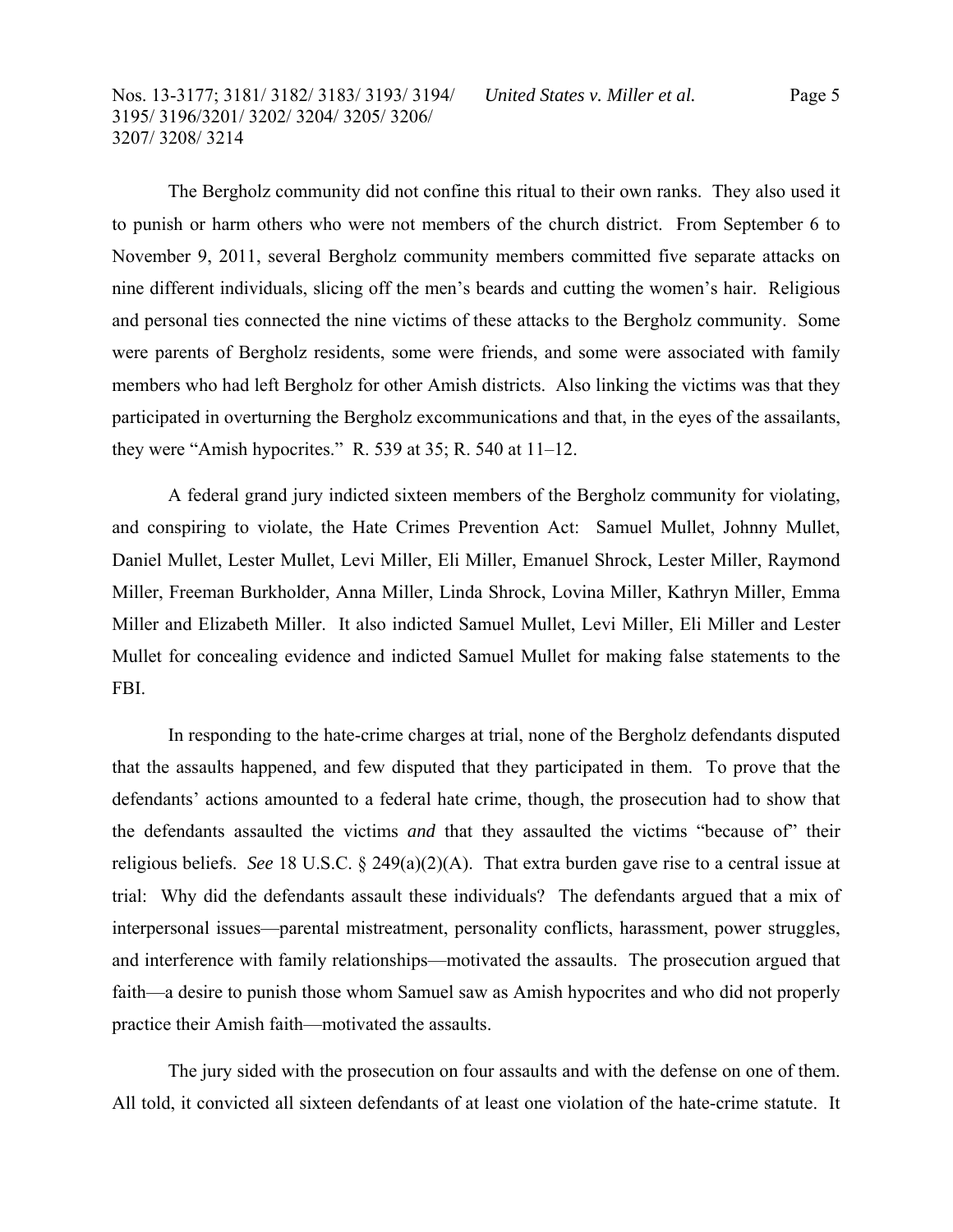also convicted three of the defendants (Samuel Mullet, Eli Miller and Lester Mullet) on the concealing-evidence charge and convicted Samuel Mullet on the false-statements charge. All sixteen defendants appeal their hate-crime convictions. None of the defendants challenges their convictions for concealing evidence and lying to the FBI.

#### II.

The Bergholz defendants raise a number of issues on appeal. Because our resolution of one issue—whether the district court properly instructed the jury on the motive element of the crime—makes it unnecessary to address most of the others, we start with that claim of error.

The federal hate-crime statute prohibits "willfully caus[ing] bodily injury to any person . . . because of the actual or perceived . . . religion . . . of [that] person." 18 U.S.C.  $\S 249(a)(2)(A)$ . Of note here, the crime contains a motive element, requiring the government to show that the defendant attacked the victim "because of" the victim's "actual or perceived" religion. *Id.* The district court instructed the jury that the motive element could be satisfied by showing that "a person's actual or perceived religion was a *significant motivating factor* for a [d]efendant's action" "even if he or she had other reasons for doing what he or she did as well." R. 542 at 28–29. In taking issue with this instruction, the defendants argue that the phrase "because of" requires but-for causation—a showing that they would not have acted *but for* the victim's actual or perceived religious beliefs. The defendants have the better of the argument.

 In everyday usage, the phrase "because of" indicates a but-for causal link between the action that comes before it and the circumstance that comes afterwards. John carried an umbrella because of the rain. Jane stayed home from school because of her fever. Dictionary definitions of the phrase reflect this common-sense understanding: "Because of" means "by reason of" or "on account of" the explanation that follows. Webster's Second New International Dictionary 242 (1950); *see also* Oxford English Dictionary, "*because*" (2012). Put in the context of this statute, a defendant "causes bodily injury to a[] person . . . because of [that person's] actual or perceived . . . religion," 18 U.S.C.  $\S$  249(a)(2)(A), when the person's actual or perceived religion was a but-for reason the defendant decided to act.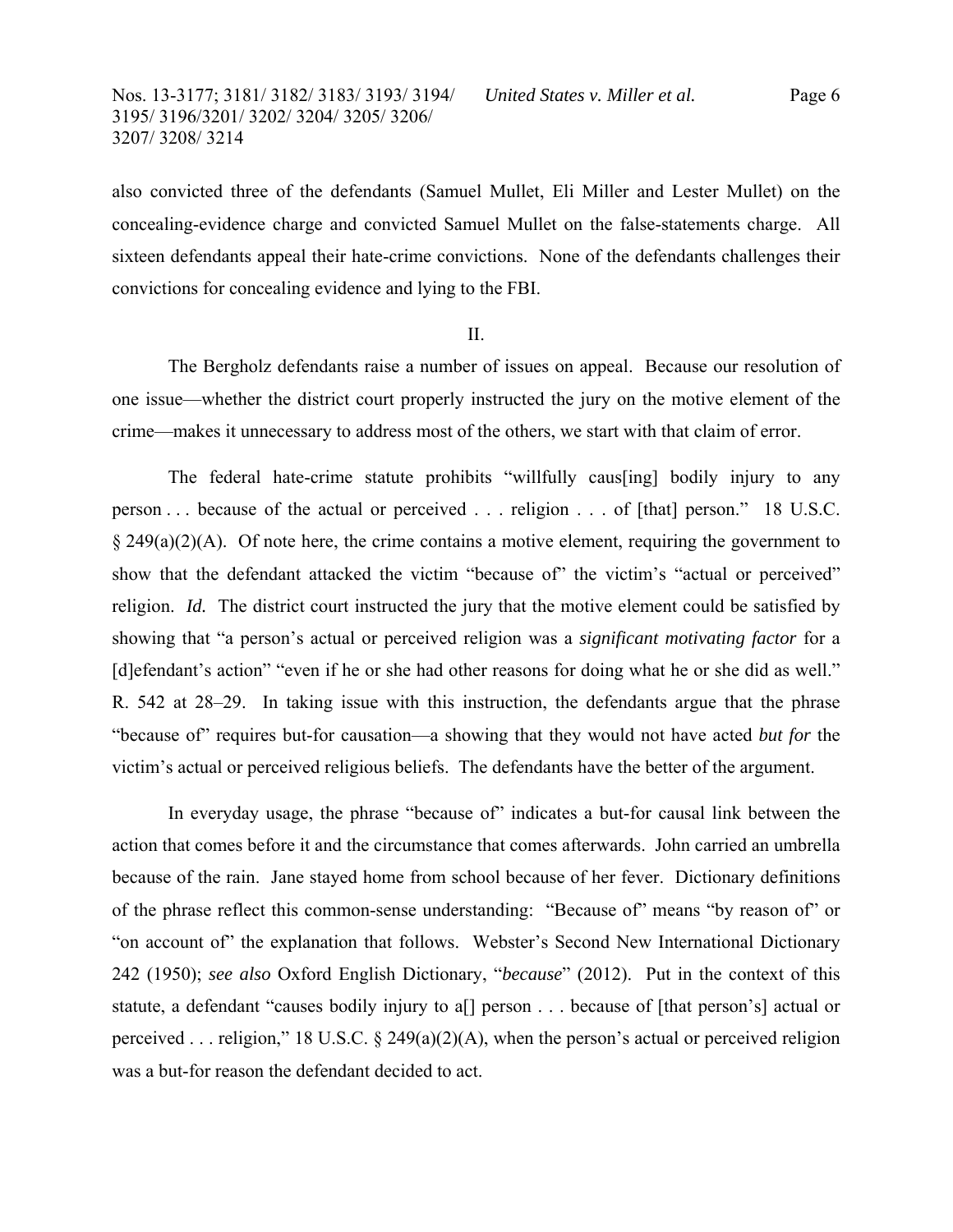Consistent with these definitions, the Supreme Court has "insiste[d]" that "statutes using the term 'because of'" require a showing of "but-for causality." *Burrage*, 134 S. Ct. at 889. It has applied this requirement in criminal and civil cases alike. *See id.* at 888–89 (criminal); *Univ. of Tex. Sw. Med. Ctr. v. Nassar*, 133 S. Ct. 2517, 2528 (2013) (civil); *Gross v. FBL Fin. Servs., Inc.*, 557 U.S. 167, 176–77 (2009) (civil); *Safeco Ins. Co. of Am. v. Burr*, 551 U.S. 47, 63–64 & n.14 (2007) (civil). And it maintains this requirement regardless of whether "because of" refers to an easier-to-show prohibited act or a harder-to-prove prohibited motive. *See Burrage*, 134 S. Ct. at 887 (the prohibited act, "distribution of heroin," must be a but-for cause of death); *Nassar*, 133 S. Ct. at 2528 (the prohibited motive, "the desire to retaliate," must be a but-for cause of the adverse employment action); *Gross*, 557 U.S. at 177 (the prohibited motive, the employee's "age," must be a but-for cause of the adverse employment action). A defendant thus "causes bodily injury to a<sup>[]</sup> person . . . because of [that person's] actual or perceived . . . religion," 18 U.S.C. § 249(a)(2)(A), when the person's actual or perceived religion was "the 'reason'" the defendant decided to act, *Gross*, 557 U.S. at 176—that is, "the straw that broke the camel's back," *Burrage*, 134 S. Ct. at 888.

Our court has said the same thing. We have held that the Court's interpretation of "because of" in prior cases "points the way" to the correct interpretation of that same phrase in later cases dealing with different statutes. *Lewis v. Humboldt Acquisition Corp.*, 681 F.3d 312, 321 (6th Cir. 2012) (en banc). "[B]ecause of" in brief means what it says: The prohibited act or motive must *be* an actual *cause of* the specified outcome.

 That conclusion makes good sense in the context of a criminal case implicating the motives of the defendants. The alternative proposed definition of the phrase ("significant motivating factor") does not sufficiently define the prohibited conduct. How should a jury measure whether a specific motive was significant in inspiring a defendant to act? Is a motive significant if it is one of three reasons he acted? One of ten? "Uncertainty of [this] kind cannot be squared with the beyond-a-reasonable-doubt standard applicable in criminal trials or with the need to express criminal laws in terms ordinary persons can comprehend." *Burrage*, 134 S. Ct. at 892 (rejecting the "substantial" or "contributing" factor test). Even if there were some doubt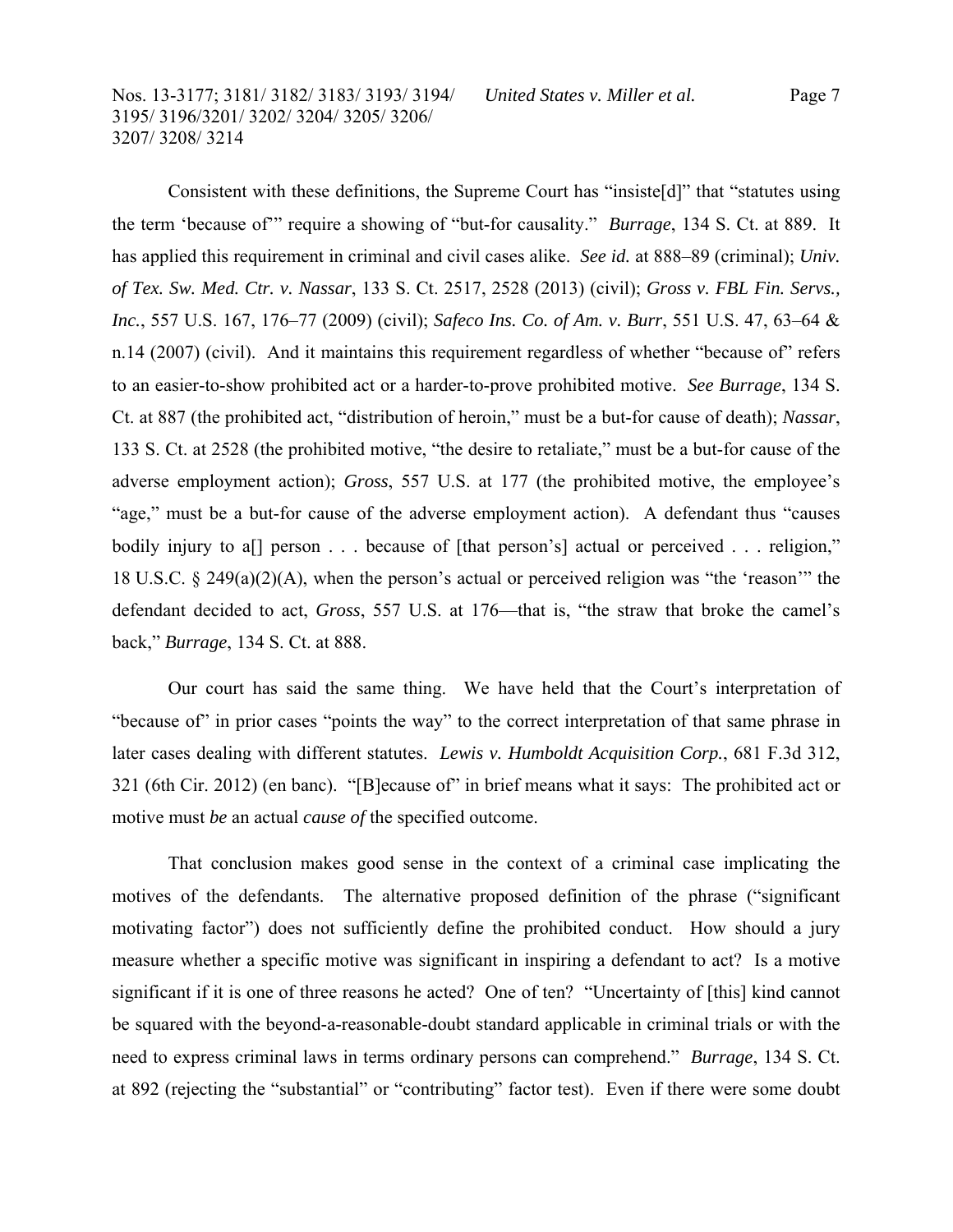over which of these definitions Congress had in mind, which we do not think there is, the rule of lenity would require us to adopt the more lenient of the two in a criminal case. *See id.* at 891;

*see also id.* at 892 (Ginsburg, J., concurring in the judgment). In point of fact, the members of the Court who do not think "because of" means but-for causation in the setting of a civil statute, *Nassar*, 133 S. Ct. at 2546 (Ginsburg, J., dissenting), agree that it requires but-for causation in the setting of a criminal statute in view of the rule of lenity, *see Burrage*, 134 S. Ct. at 892 (Ginsburg, J., concurring in the judgment).

Any standard that requires less than but-for causality, moreover, treads uncomfortably close to the line separating constitutional regulation of conduct and unconstitutional regulation of beliefs. The government may punish "bias-inspired *conduct*" without offending the First Amendment because bigoted conduct "inflict[s] greater individual and societal harm." *Wisconsin v. Mitchell*, 508 U.S. 476, 487–88 (1993) (emphasis added). But punishment of a defendant's "abstract beliefs," no matter how "morally reprehensible" they may be, violates the First Amendment. *See Dawson v. Delaware*, 503 U.S. 159, 167 (1992). Requiring a causal connection between a defendant's biased attitudes and his impermissible actions ensures that the criminal law targets conduct, not bigoted beliefs that have little connection to the crime.

What seems clear to us today, we must acknowledge, might not have looked as clear at the time of trial. It was not until 2014, when the Court decided *Burrage*, that several contours of this debate came into focus. In deciding that the phrase "results from" in a criminal statute requires but-for causation, *Burrage* made several points directly applicable here. It noted that, under dictionary definitions, "results from" ordinarily "imposes . . . a requirement of actual causality." 134 S. Ct. at 887. It noted that, under its decisions in *Nassar*, *Gross* and *Burr*, "results from" and "because of" customarily mean the same thing and that both phrases require but-for causation. *Id.* at 888–89. It cited decisions from other courts that reached the same conclusion, including one similar to this case—an Iowa Supreme Court decision interpreting "because of" in the motive element of Iowa's hate-crime statute to require a showing of but-for causation. *Id.* at 889 (citing *State v. Hennings*, 791 N.W.2d 828, 833–35 (Iowa 2010)). And it relied on the criminal setting of the statute to require but-for causation rather than some lesser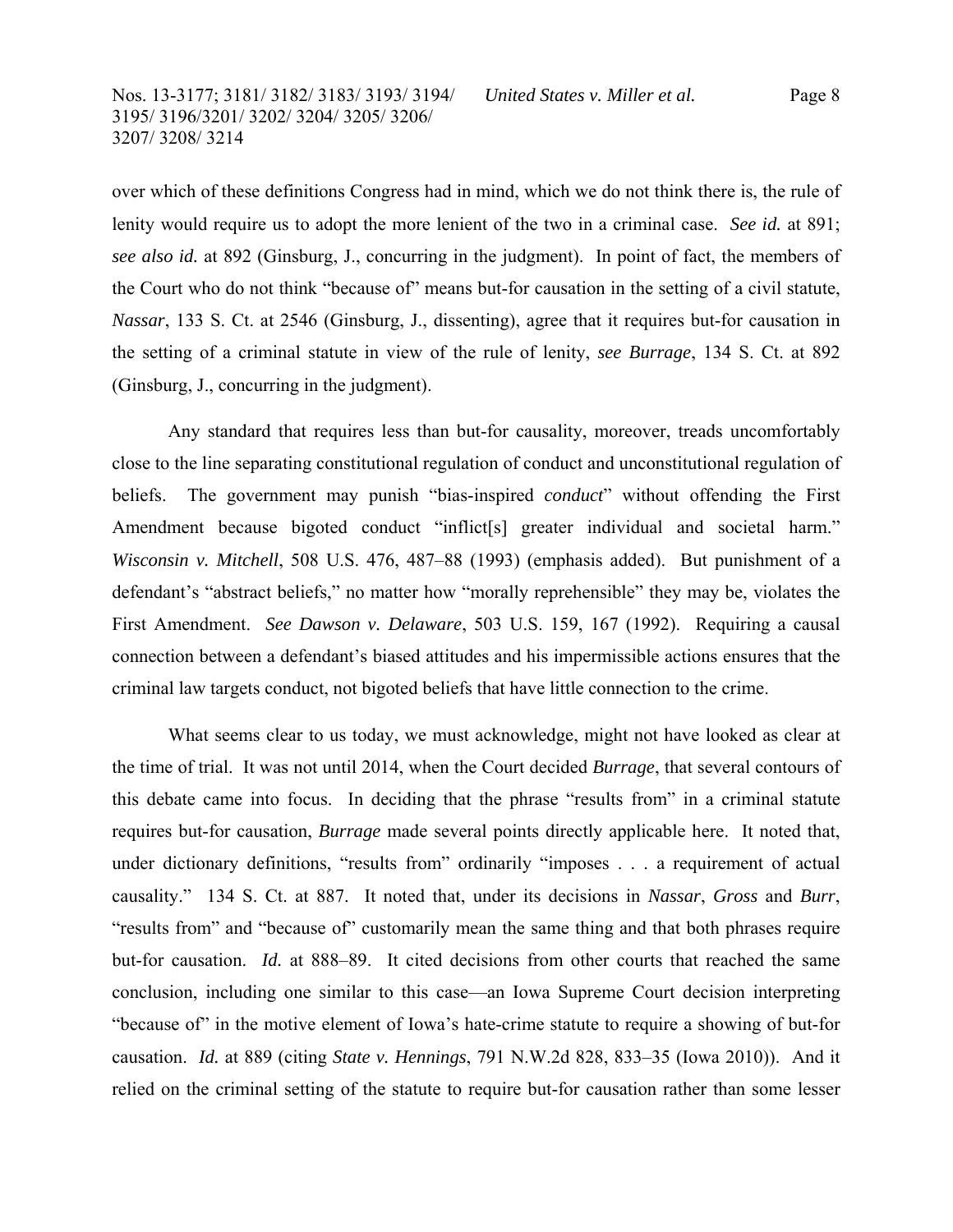causal connection between the defendant's actions and the victim's death. *Id.* at 891–92. Just so here: The "because of" element of a prosecution under the Hate Crimes Act requires the government to establish but-for causation.

## III.

The government challenges this conclusion on several grounds, each unconvincing.

#### A.

The government maintains that the defendants forfeited this argument and that the strictures of plain-error review thus apply. No forfeiture occurred. The district court addressed jury instructions twice, at the beginning and the end of the trial. Before trial, the district court acknowledged that "[s]ome [defendants] suggested . . . the 'but for'" instruction. R. 314 at 26. It then rejected the request, reasoning that it would be "impossible" "to ask the jury to determine beyond a reasonable doubt the defendant[s] would not have done this but for the victim's religion or perceived religion." *Id.* at 25–26. The defendants renewed this objection as the trial came to a close. The court's response remained the same: It "underst[oo]d . . . that the [d]efendants [we]re requesting a 'but for' instruction as a fall back from exclusive motivation, and . . . declin[ed] to give that" because it "d[id]n't quite see how [the government] could prove ['but for' causation] beyond a reasonable doubt." R. 541 at 247–48. Twice the defendants objected to the district court's explanation of the motive requirement, twice they requested a "but for" instruction, and twice the district court rebuffed their request. The defendants sufficiently "inform[ed] the court of the[ir] specific objection and the grounds for th[at] objection," Fed. R. Crim. P. 30(d), and thus preserved the error for appeal.

#### B.

 Turning to the merits, the government contends that, before passage of the Hate Crimes Prevention Act in 2009, other courts had construed "because of" to mean "significant motivating factor" in related statutes and that Congress meant to incorporate that definition here. Appellee Br. 105–08. But this argument overlooks the vintage of the cited cases—*United States v.*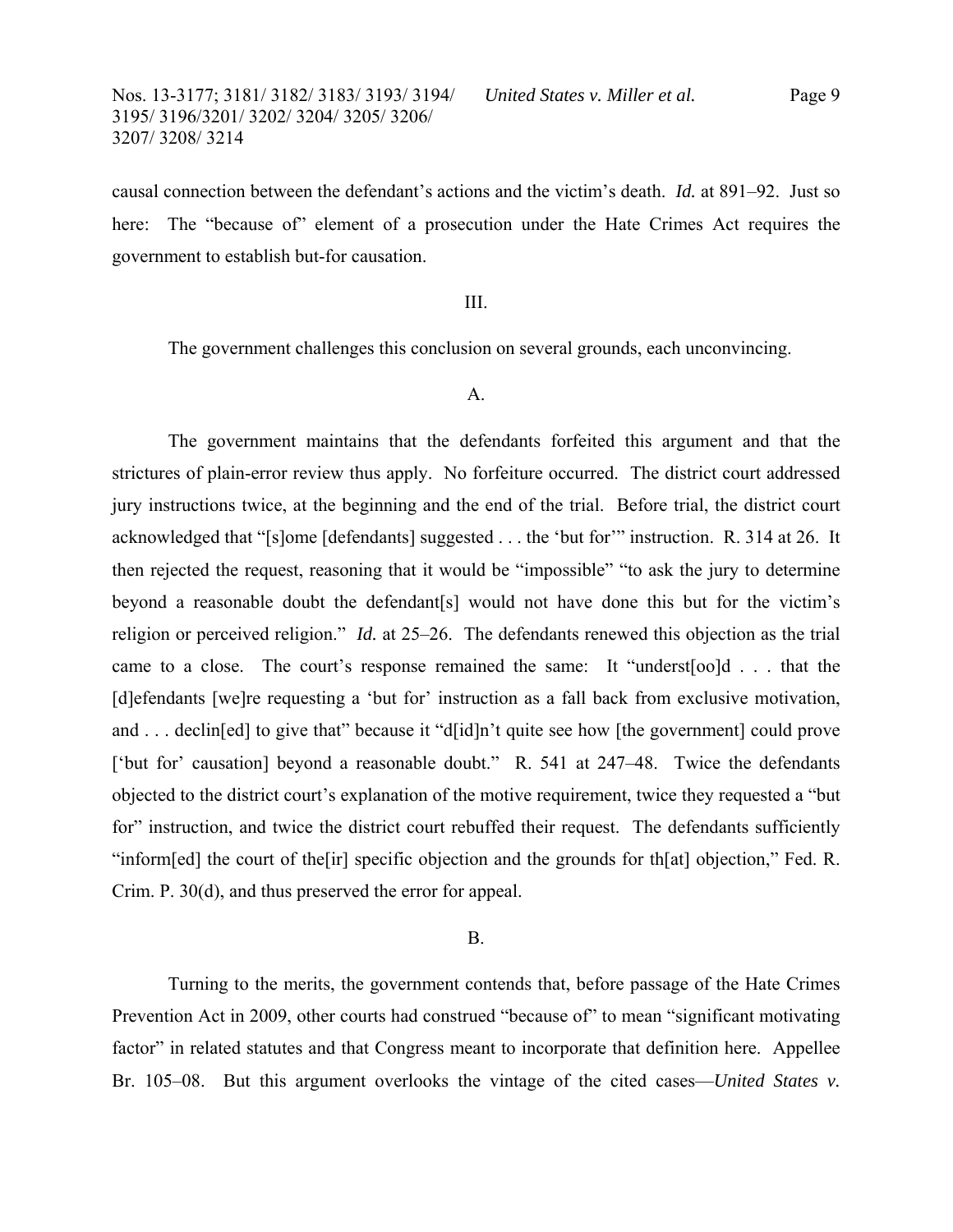*McGee*, 173 F.3d 952 (6th Cir. 1999), *United States v. Ebens*, 800 F.2d 1422 (6th Cir. 1986), and *United States v. Bledsoe*, 728 F.2d 1094 (8th Cir. 1984)—which all predate *Gross* and *Burrage.*  And it overlooks the reality that none of the three cases addressed the possibility that "because of" required but-for causation, *see McGee*, 173 F.3d at 957; *Ebens*, 800 F.2d at 1429; *Bledsoe*, 728 F.2d at 1097–98, making it difficult to understand how they could have provided a model for the 2009 law *on this issue*.

The argument also overlooks the reality that two Supreme Court cases—*Gross* and *Burr*—predated the passage of the federal hate-crime law and were assuredly more conspicuous exemplars of what Congress meant when it used "because of" language in § 249(a)(2)(A). *See Gross*, 557 U.S. at 176; *Burr*, 551 U.S. at 63–64 & n.14. And it overlooks other cases dealing with the motivation requirement in hate-crime statutes. Before 2009, several state courts construed "because of" language in a similar setting to this law—state hate-crime laws—and most of those state courts refused to adopt a significant-factor interpretation of "because of." *State v. Plowman*, 838 P.2d 558, 561 (Or. 1992) (reading a "because of" requirement in a hatecrime enhancement to "expressly and unambiguously require[] the state to prove a *causal connection* between the infliction of injury and the assailants' perception of the group to which the victim belongs"); *State v. Hennings*, 776 N.W.2d 112, at \*6–8 (Iowa Ct. App. 2009) (table decision) (holding that the State must show that the discriminatory motive was the cause in fact of the offense to establish a hate crime under Iowa law), *aff'd in relevant part*, 791 N.W.2d 828 (Iowa 2010).

The government separately points to a case involving Section 1 of the Hate Crimes Prevention Act and argues that it shows "because of" means "substantial motivating factor" in Section 2 of the statute. *See United States v. Maybee*, 687 F.3d 1026, 1032 (8th Cir. 2012). But that court, too, never addressed the possibility that the phrase "because of" in the statute might require but-for causation, *id.* at 1031–32, offering no reason to listen to it here. All roads lead to the same conclusion: For an assault to be a federal hate crime, the victim's protected characteristic must be a but-for cause behind the defendant's decision to act.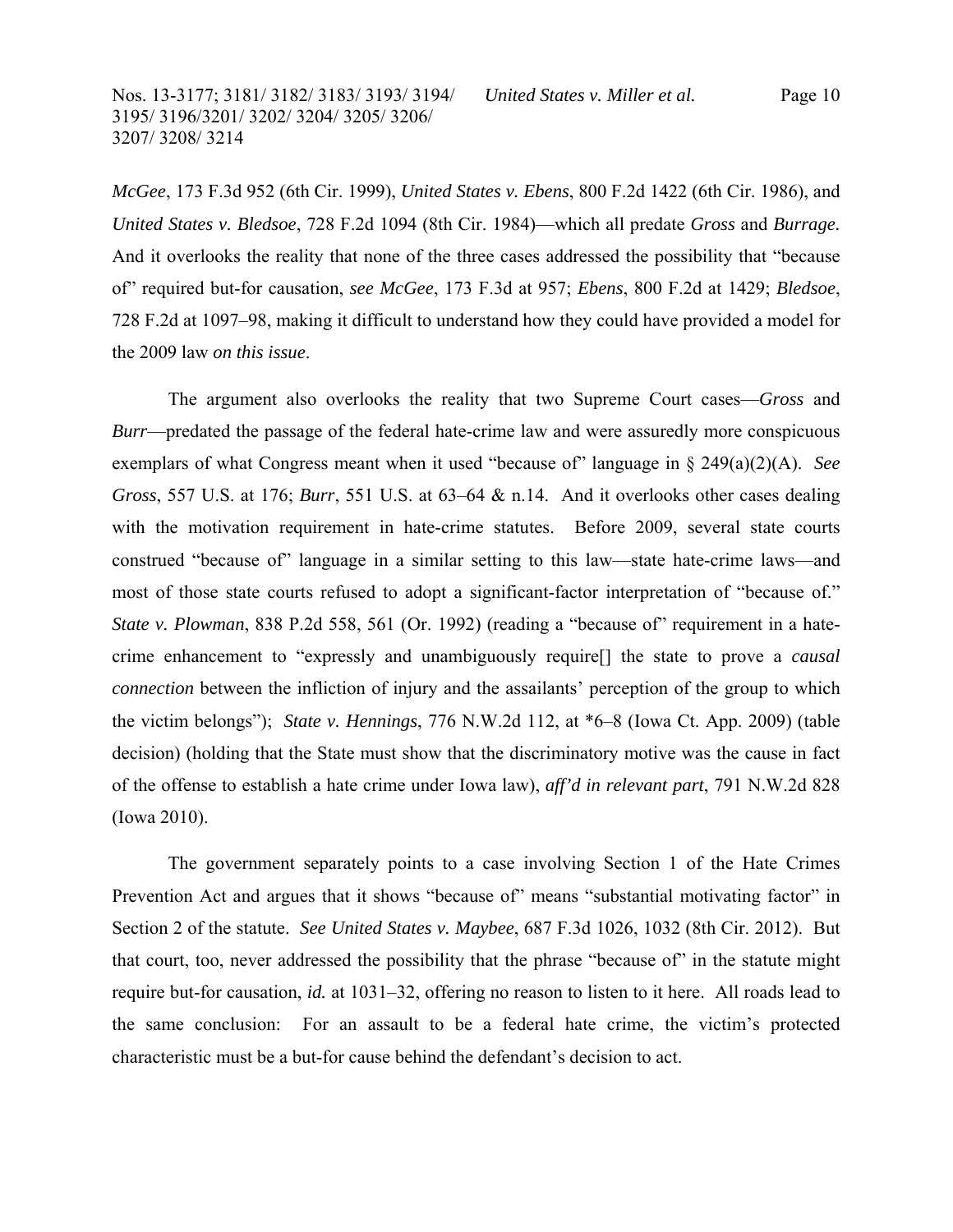C.

 Even if the district court incorrectly instructed the jury on this score, the government adds, any error was harmless. But motive played a starring role at trial, and the defendants presented evidence of other, non-religious motives for the assaults. The error was not harmless.

 To be harmless, it must "appear[] *beyond a reasonable doubt* that the error complained of did not contribute to the verdict obtained." *Neder v. United States*, 527 U.S. 1, 15 (1999) (internal quotation marks omitted). On the one hand: If "a defendant did not, and apparently could not, bring forth facts contesting the omitted element," that would establish the harmlessness of the error. *Id.* at 19. On the other hand: If the court "cannot conclude beyond a reasonable doubt that the jury verdict would have been the same absent the error—for example, where the defendant contested the omitted element and raised evidence sufficient to support a contrary finding—[the court] should not find the error harmless." *Id.* This case is more like the second hand. Motive was *the key issue* the defendants presented to the jury, and they presented enough evidence to support a finding in their favor on this score. Consider the evidence relating to each of the four assaults (out of five) that led to convictions.

1.

The defendants perpetrated the first hair-shearing and beard-cutting attack against Martin and Barbara Miller in September 2011. According to the defendants, this attack was "not about religion" but "about bad parenting." R. 542 at 106.

Evidence backed up their position. The Millers were attacked by their children and their children's spouses, and they had a strained relationship with their children before the assault. Several witnesses testified that the Miller children resented their parents because they "belittle[ed] [them and] . . . [a]lways put[] them down, never [making them feel] good enough." R. 529 at 104 (Nancy Burkholder); *see also* R. 529 at 225 (John Aske); R. 537 at 238 (Daniel Shrock); R. 538 at 247–53 (Melvin Shrock, Jr.); R. 539 at 84–85 (Johnny Mast); R. 540 at 17–18 (Barbara Yoder). In the years before the assault, these feelings of resentment and disrespect grew. In late 2007 or early 2008, the Millers insulted their son Raymond and their daughter-in-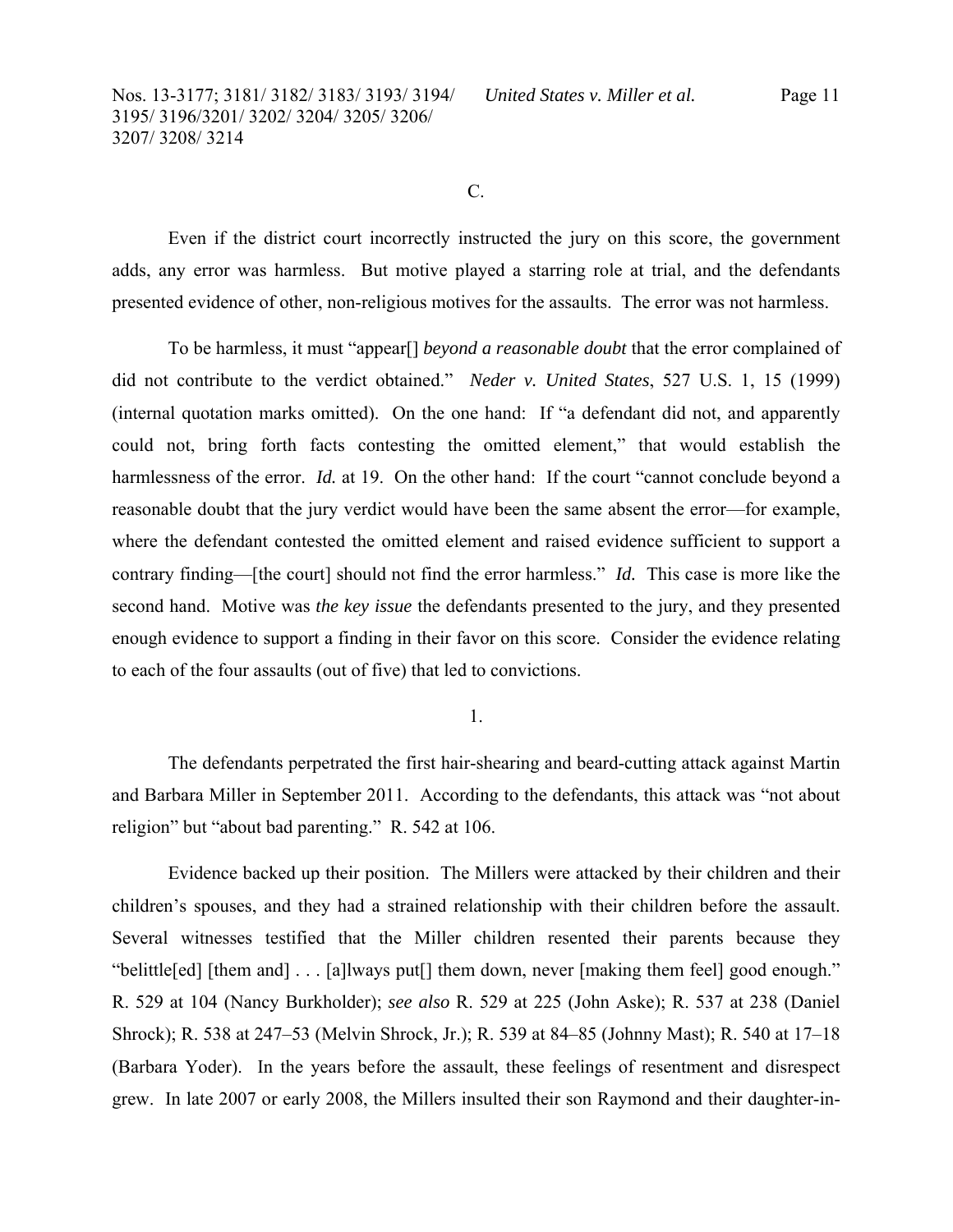law Kathryn by refusing to cook for or even attend their wedding. R. 528 at 247–49 (Barbara Miller). They then rebuffed their son-in-law Freeman Burkholder's request for help refinancing jointly owned property in 2010, even though they knew Freeman might lose his home if they refused. R. 528 at 263–64; R. 529 at 136–37. When Barbara Miller's daughters-in-law came to see her in January 2011, she "lock[ed] the door and t[old] them that they were not welcome in [her] house." R. 528 at 277–78. A few months later in June 2011, the Millers snubbed their disfavored children by not inviting them to their youngest son's wedding. R. 529 at 41 (Barbara Miller). And a month or so before the attacks, Martin Miller publicly chastised his daughter and criticized one or more of his sons when he ran into them at an Amish horse auction. R. 529 at 39–40 (Barbara Miller); *id.* at 110–12, 149 (Nancy Burkholder); R. 537 at 231 (Daniel Shrock); R. 538 at 247 (Melvin Shrock, Jr.); R. 539 at 85 (Johnny Mast).

On top of this, only the Miller's children and their spouses perpetrated the beard cutting, and the children did not attack the Millers until four years after the Millers left Bergholz for another Amish sect, the key faith-based dispute in the community. R. 528 at 210 (Barbara Miller). Several intervening personal disagreements, described in part above, arose after the Millers left Bergholz, providing alternative motives for the assaults. The children, indeed, yelled accusations about "being rotten parents" during the attack. *Id.* at 243–44 (Barbara Miller). And many witnesses testified that bad-parenting disputes inspired the assault. *See, e.g.*, R. 529 at 103 (Nancy Burkholder); R. 537 at 238 (Daniel Shrock); R. 538 at 247–48 (Melvin Shrock, Jr.).

Did some of this strife stem from religious discord? No doubt. But untangling the role of religion, family, personality and other issues in the assaults was the point of the trial. Just because the Millers and their children disagreed about the tenets of their religion and how to practice it does not make the Millers' religious beliefs a but-for cause of their children's attack on them. A failure of a child to meet the expectations of a parent (or the reverse)—whether those expectations stem from faith, tradition, vanity, familial hierarchy or something else—is hardly an unusual source of discord between parents and children. A jury could reasonably have found that the Millers' constant criticism and rejection of their children, not the children's disagreement with their parents' faith, spawned the attacks.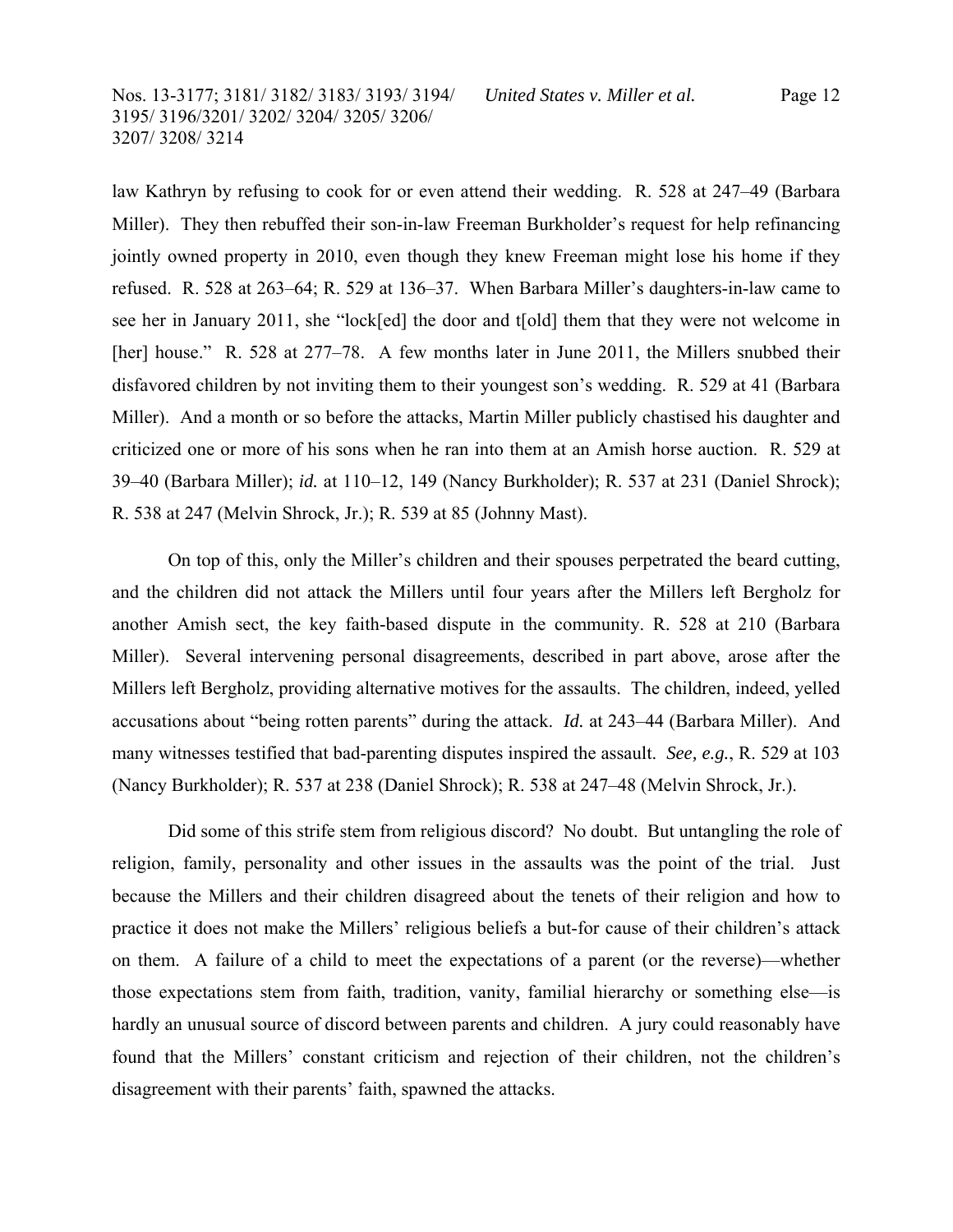How could this be, the government responds, given the religious nature of the attacks: cutting the hair or beards of the victims? But assaults involving religious symbolism do not invariably stem from religious motives. Imagine that an adult male assaults a child. The father of the child confronts the man. After yelling at the man over what he has done, the father violently grabs a cross pendant hanging from the man's neck, yelling "You hypocrite," and injures the man's neck in the process. The religious nature of the cross is important, to be sure, but it does not necessarily show, as the dissent claims here, that the father assaulted the man "because of" of his faith. Or, given that this is the Matthew Shepard Act, imagine that a child tells his parents he is gay. As a result of their faith, the parents ask the child to undergo reparative therapy. The child resists, the parents dig in, all three fight verbally about everything from faith to family obligations. At some point, the child snaps. He assaults the parents and does so in a faith-offensive way—by physically forcing them to eat non-kosher food, by tattooing 666 on their arms or by taking some other action that deeply offends their faith. No doubt faith entered the mix from both sides of the assault, but there *is* doubt about whether the parents' faith broke the camel's back in terms of why the child committed the assault. That the means of assault involved religious symbolism confirms only that he knew how best to hurt his parents. It does not seal the deal that his parents' faith, as opposed to their lack of support for him, was a but-for motive of the assault.

Keep in mind, moreover, what happened in this case. Despite the presence of beard cutting in *all five* indicted assaults under the Hate Crimes Prevention Act, the jury convicted the defendants of only *four* hate-crime violations. We will never know why the jury did what it did. But the mixed verdict casts some doubt on the idea that a faith-inspired manner of assault *necessarily* equals a faith-inspired motive for assault.

Nor is it fair to say that, because faith permeates most, if not all, aspects of life in the Amish community, it necessarily permeates the motives for the assaults in this case, no matter how mundane the personal, power, or getting-one's-way disputes that formed the backdrop to these assaults. Even people of the most theocratic faith may do things—including committing crimes—for non-faith-based reasons. And even ostensible faith leaders, whether Samuel Mullet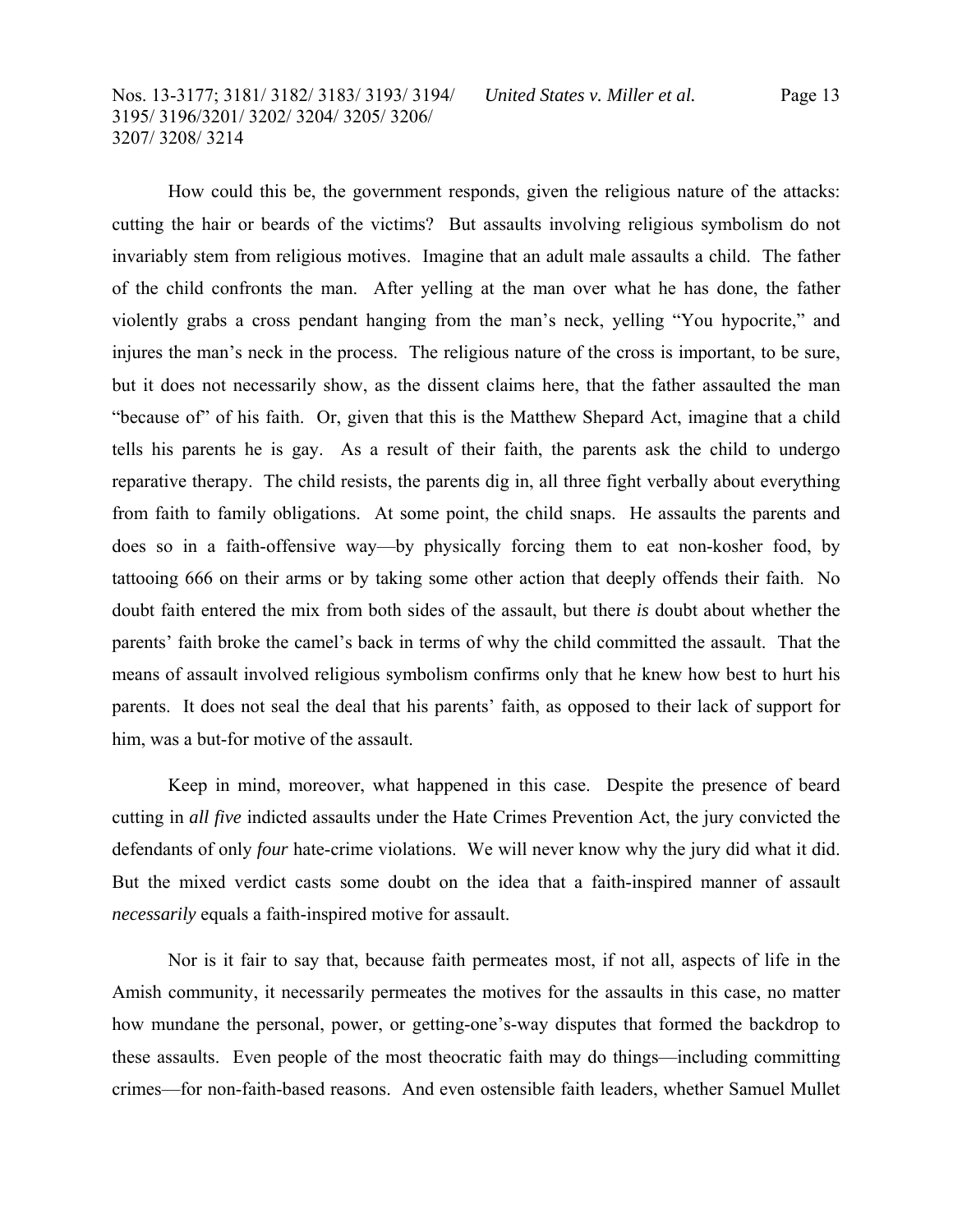or Henry VIII, may do things, including committing crimes or even creating a new religion, for irreligious reasons.

2.

 Another attack, this one on Melvin and Anna Shrock, was of a piece with the first one. According to the defendants, it too stemmed from family discord. Emanuel resented his parents' constant scorn and criticism, and on the night of the November attack he thought "his dad was lying to him," he was "upset that [his parents] called the police" before coming to his house, and he disliked the way "he perceived his father reacting to him" when he pressed his father to accept his decision to stay in Bergholz. R. 542 at 164–66.

Like the attack on the Millers, the assault on the Shrocks involved only immediate family. The perpetrators were the Shrocks' son Emanuel, his wife Linda, and two of the Shrocks' grandchildren. R. 539 at 208–09. The defendants attested to their frustration with Melvin and Anna's constant criticism of them and claimed that this is why they attacked them. Daniel Shrock, one of Emanuel's sons and a participant in the assault, testified that Emanuel wanted to cut Melvin's beard because he kept "writing us letters and trying to get us to move out [of Bergholz]" and because he implied that Bergholz was a cult by "sen[ding the family] a cult book at one time." R. 537 at 208–09. Daniel added that Emanuel would not have cut Melvin's beard if he had admitted he was "wrong about the things he ha[d] said about Bergholz and the way [the Bergholz community] practice[s] [its] faith." *Id.* at 212, 279. Melvin Shrock, Jr., the other son who participated in the assault, echoed this theme. According to him, Emanuel planned to attack his father "[b]ecause [Melvin] kept on sending him letters trying to get him to move out of the community, to change his faith." R. 538 at 242. Near the time of the attack, Linda expressed the same concerns to the women in Bergholz. One government witness admitted that "it bothered [Linda] that [Melvin and Anna] wanted Emanuel and Linda to move out [of Bergholz]." R. 529 at 99. From the defendants' perspective, the attack was about the Shrocks' refusal to accept them and repeated efforts to force them to change.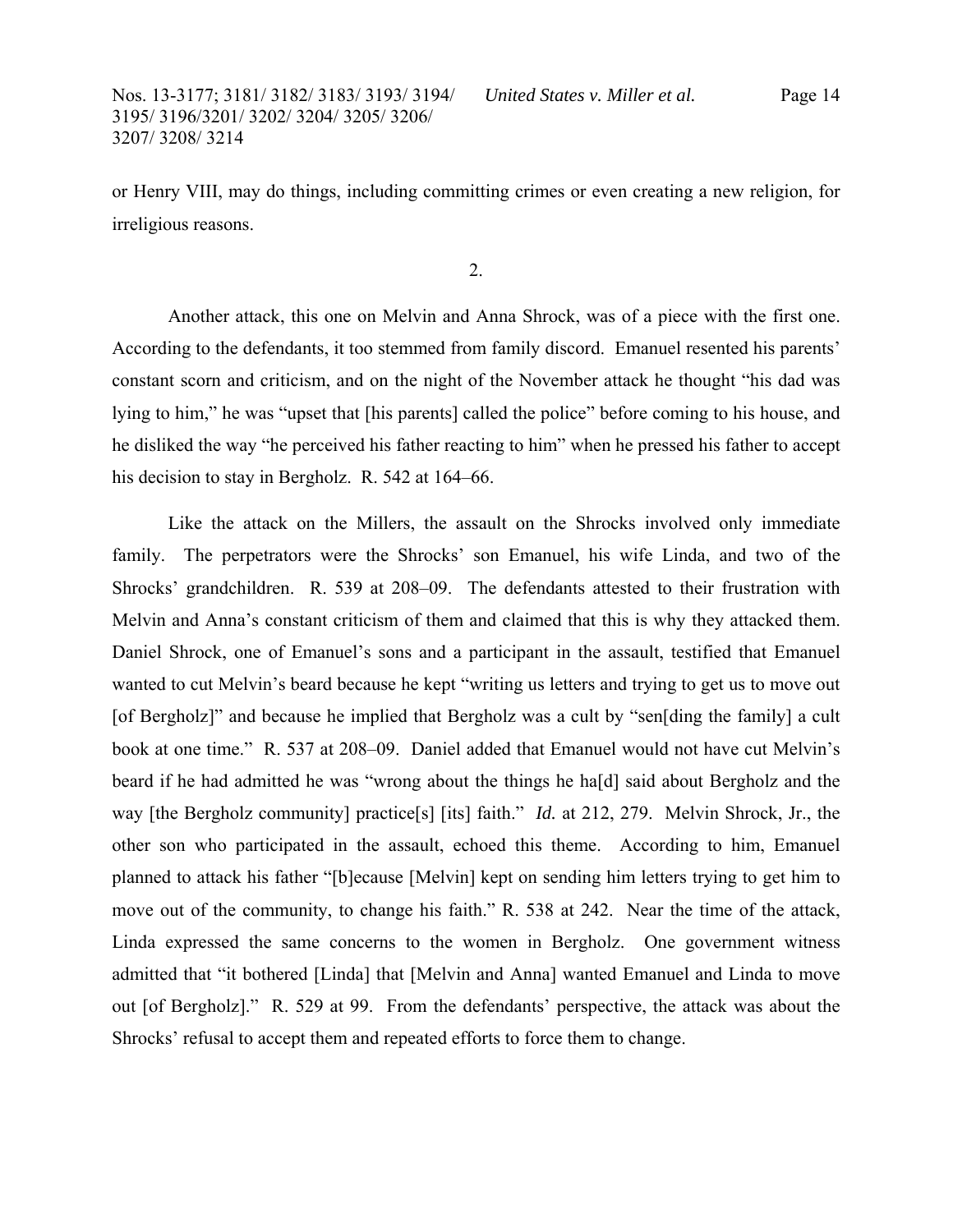Witnesses also testified that Melvin's decision to bring law enforcement to Emanuel's home may have been the final straw that drove Emanuel to act. Samuel Mullet told the police that Emanuel attacked Melvin "based upon the fact that the sheriff was there . . . [and] out of anger[] that the sheriff was there." R. 540 at 220. Immediately after the attack, Linda suggested much the same motive when recounting events to the women. As she explained it, "Melvin had taught Emanuel not to go to the law. And he does exactly the opposite and comes with the sheriff. So Emanuel decided to take his hair and beard." R. 529 at 98.

Emanuel's actions give these statements credence. Emanuel wrote his parents and told them he felt like "the black sheep in the family" and was "hav[ing] a hard time trusting" them, and he asked his parents to drop their efforts to convince him to leave Bergholz. R. 539 at 194, 196–97. When his parents came to visit and sent the sheriff into his house, he "got upset" and "mad." R. 539 at 222. Despite this, the family had a "friendly" meal together until the conversation turned into an argument between Emanuel and his father about Bergholz. R. 539 at 174, 206–07. "Emanuel . . . ask[ed] his father a couple of questions, and [he felt] his father was lying to him." R. 539 at 44. When Emanuel tried to get Melvin to admit that he was wrong about Bergholz, Melvin "made fun of [Bergholz] in a way" and told Emanuel that the community would fall apart as he had predicted if Emanuel "just wait[ed] a little while."R. 537 at 270–71. Only then did Emanuel "g[e]t the scissors" and "cut [his father's] hair and beard off" while telling him "maybe this will help you." R. 539 at 44–45; *see also* R. 537 at 212, 271. As with the attack on the Millers, considerable evidence would permit a reasonable jury to find that intra-family conflict motivated Melvin and Anna's assault.

### 3.

 The defendants likewise framed the attack on Raymond, Andy and Levi Hershberger as stemming from interpersonal conflicts. Johnny Mullet, Samuel's son, led the attack on Raymond Hershberger and his family purportedly to avenge harms done to his sister Wilma. Johnny targeted Raymond Hershberger in particular because he reversed the Troyers' excommunications, eliminating "the possibility that [Johnny's sister] Wilma and her husband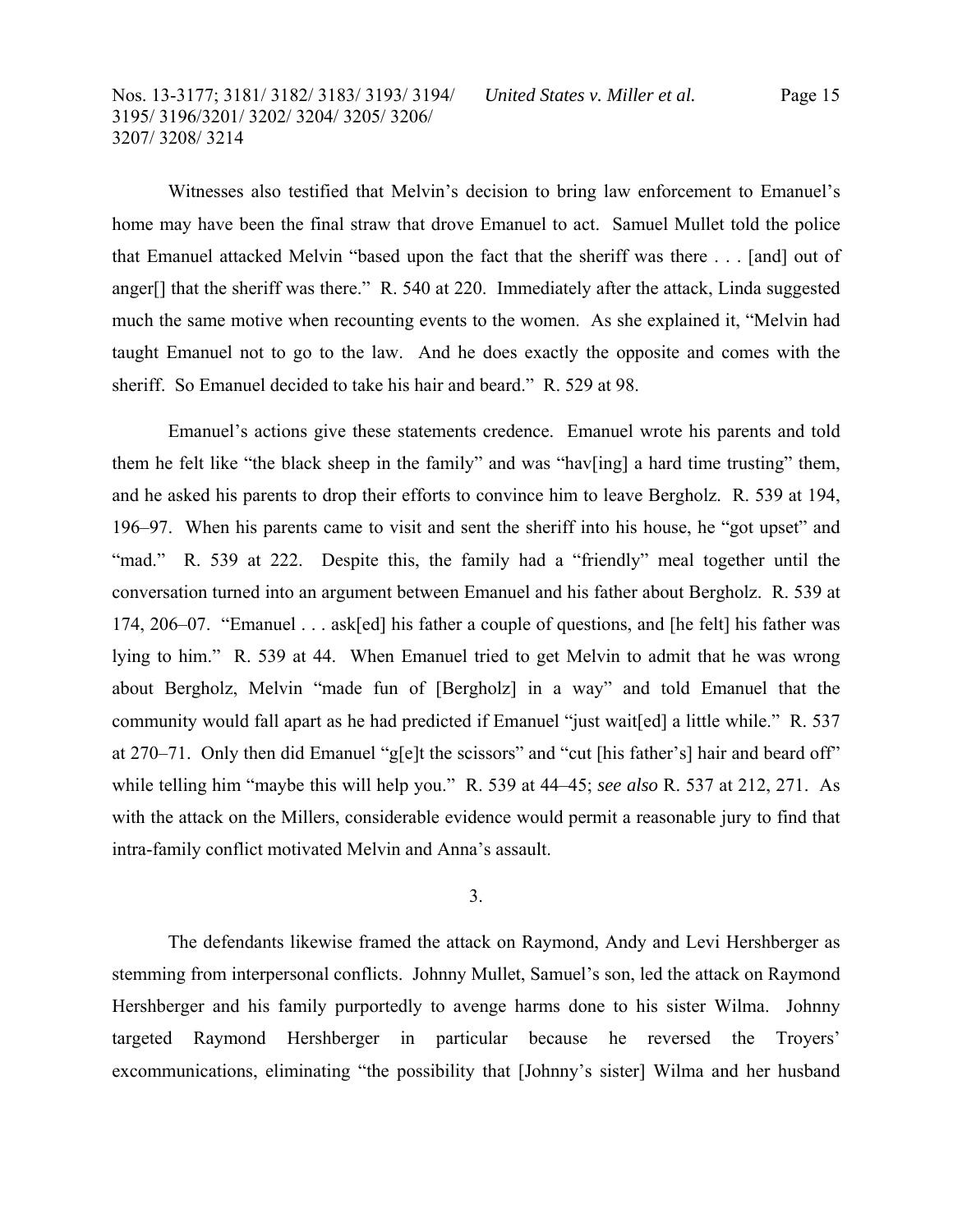[Aden] would reunite" and resulting in "Wilma's children [being] taken from her in a custody dispute." R. 542 at 178–79.

The evidence at trial made the custody-dispute motive for this assault plenty plausible. Several witnesses testified that the loss of Wilma's children deeply upset the community enough so that some members may have resorted to retaliatory violence. *See, e.g.*, R. 529 at 34 (Barbara Miller); R. 539 at 115–16 (Johnny Mast); R. 540 at 58–59 (Barbara Yoder). As these witnesses described it, the "community was in strife" over the loss of Wilma's two little girls, R. 529 at 34, and the community members "were upset because they believed that it was wrong that the children were taken away from their mother," R. 540 at 58.

The defendants' confessions tied the community's grief over the loss of Wilma's children to their decision to attack Raymond and his family.When Johnny confessed to the attack against Raymond, he briefly talked about Raymond's involvement in reversing the Troyers' excommunications and how it affected Wilma's two daughters. R. 538 at 161. So too did other confessed participants. Danny Mullet expressed anger that the Hershbergers "sided with the guys that kidnapped [Wilma's] little girls," *id.* at 173, and Eli Miller mentioned the "[t]wo little girls" and "the custody issue" in his police interrogation, *id.* at 204. The officer who arrested the other defendants involved in the Hershberger assault (Levi Miller, Lester Mullet, and Lester Miller) admitted that "[a] few [of those defendants] had mentioned a custody case" when discussing the assaults too, but he did "not know which ones for sure." R. 538 at 105; *see also id.* at 75–76. Most, if not all, of the defendants referenced the custody dispute as a motive for the Hershberger assaults. As for those who did not, a jury could reasonably infer that they shared the same motive as the other confessed participants given that they agreed to carry out the attack as a group. All of this evidence considered, a reasonable jury could find that the government did not show beyond a reasonable doubt that a but-for cause of the attack on the Hershbergers was their faith, as opposed to other considerations, including the loss of Wilma's children.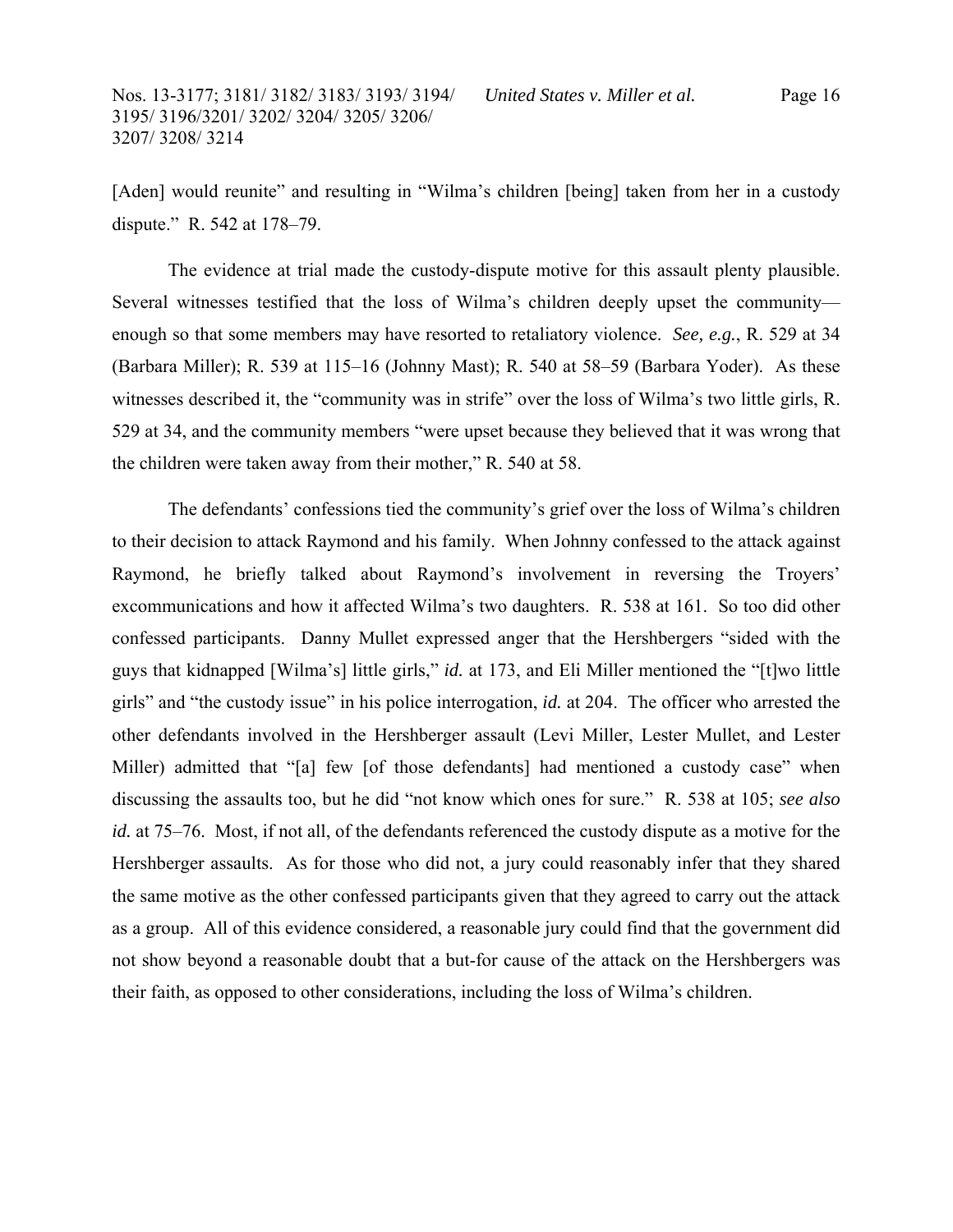4.

As with the Hershbergers, Johnny Mullet argued that he led the assault on Myron Miller to avenge harm done to another of his siblings, Bill Mullet.He targeted Myron Miller for the assault because he "help[ed]" Bill "move out" of Bergholz and then kept him from "communicat[ing] with [his] family" and forced him to return a horse and buggy that their father Samuel had sent as gifts. R. 542 at 179.

Ample evidence supported this theory. Myron Miller admitted that the events Johnny complained about had transpired. According to him, he "helped [Bill] move out" of Bergholz, R. 537 at 11, he advised Bill to "cut ties" with his family in Bergholz, *id.* at 19, and just one week before the attack, he "warned [Bill] if he d[id]n't reject [the horse and buggy], he [could] not take communion with the church," *id.* at 22. Witnesses tied the assaults to these events. Melvin Shrock, Jr., said that the men attacked Myron Miller "[b]ecause of the way he was treating my Uncle Bill Mullet." R. 538 at 237. Johnny Mast echoed the point: The men targeted Myron Miller because of "[t]he way he was treating my Uncle Bill." R. 539 at 37. Myron Miller himself believed the attack occurred because "in the Bergholz community members' eyes, [he was] treating Bill[] bad[ly] and the precipitating event was the week before . . . [he] ordered Bill[] to turn the horse and buggy back over to the Bergholz Amish community." R. 537 at 75.

Myron Miller, to be sure, saw the horse-and-buggy dispute as a "religious issue," but only because he did not make the decision to order their return alone. As bishop, he sought the advice of the community, and everyone in his church district had agreed with him that Bill should not keep the horse and buggy. Myron Miller's classification of the dispute, though, sheds little light, least of all controlling light, on how the defendants saw the matter or how a jury might see it. A jury could reasonably side with the defendants, classifying the horse-and-buggy rebuff as a personal affront of the most mundane rather than religious order.

5.

What of Samuel Mullet, the alleged ringleader of the conspiracies and the self-anointed leader of the Bergholz community? The government as an initial matter did not present a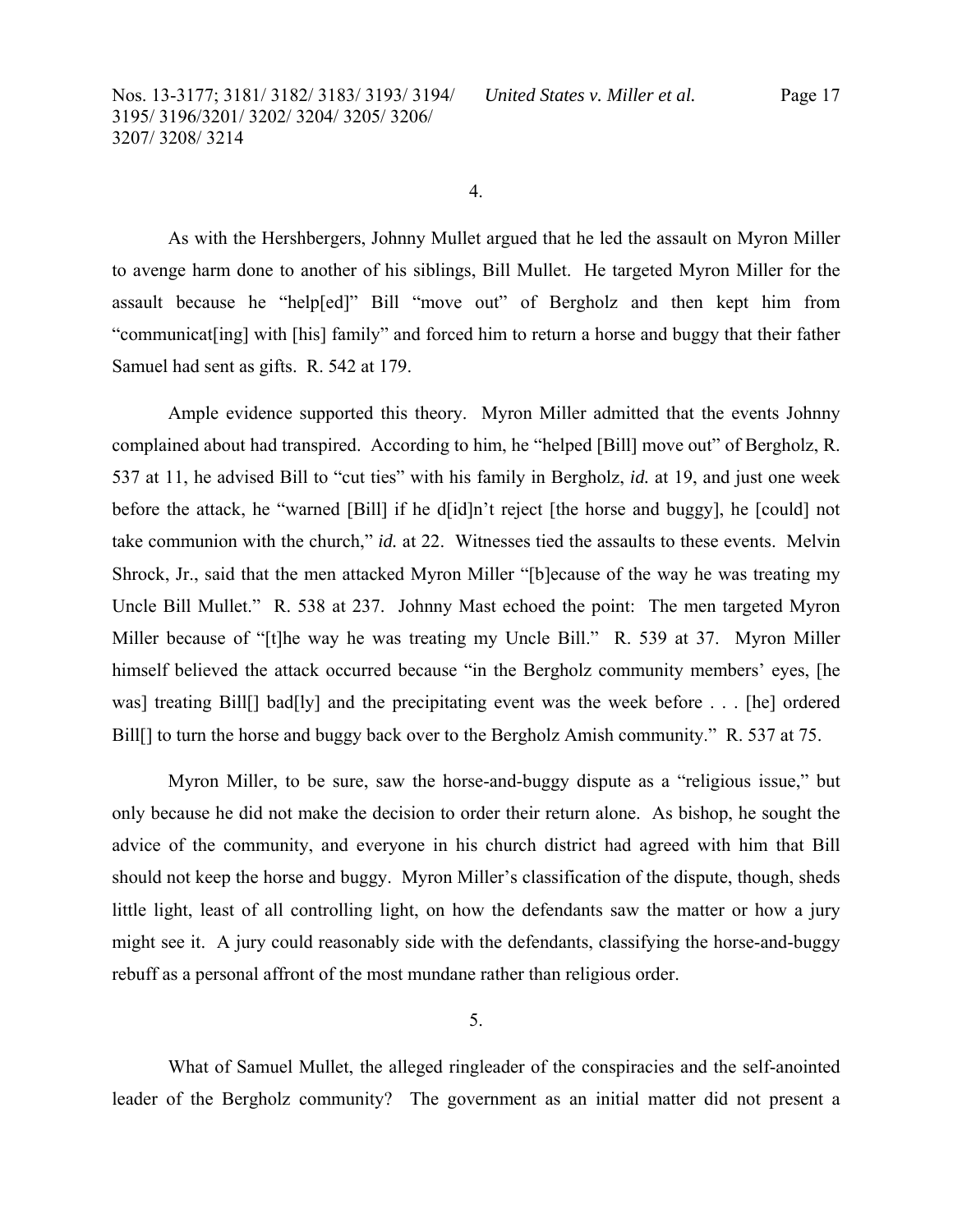separate harmless-error argument as to him. Samuel at any rate had close personal relationships with the victims and the other assailants, and the same theories of defense applicable to the other defendants applied to Samuel Mullet as well. Martin and Barbara Miller were his brother-in-law and sister, and the Miller children were his nieces and nephews. Melvin and Anna Shrock harassed his son-in-law Emanuel and daughter Linda, encouraging them to leave Bergholz with his grandchildren. Raymond Hershberger voted to overturn excommunications that injured Samuel's daughter Wilma and caused his granddaughters to be taken to a different State. And Myron Miller hurt Samuel's son Bill, forcing Bill to return gifts that Samuel had sent him by threatening excommunication if he kept them. Samuel had just as much of a personal stake in the assaults as the other convicted defendants.

 Samuel's criminal liability, moreover, depended on a jury finding of conspiracy, as Samuel was not present at and did not participate directly in any of the hair- and beard-cutting assaults. The essence of conspiracy is an agreement to commit an unlawful act. *Iannelli v. United States*, 420 U.S. 770, 777 (1975). A jury might reasonably conclude that the unlawful agreement in this case included a consensus about which victims to target and why, and it thus could readily find that all of the defendants, Samuel included, shared similar non-faith-based motives—or more to the point that there was reasonable doubt as to whether they did. Whether Samuel shared the motives of his co-conspirators or had his own reasons for encouraging the assaults are precisely the kinds of questions that we normally ask juries to sort out.

 Even if Samuel did not share his co-conspirators' motives, his individual motives did not necessarily turn on the victims' religious beliefs. Some evidence suggested that Samuel agreed to the assaults because he felt that the victims had disrespected him, and he wanted revenge for that disrespect. He told the authorities that he thought some of the attacks occurred because the men in the community were "mad" about the way the victims "had treated Sam[uel] Mullet." R. 540 at 123. And he told the media that "the goal of the haircutting was to send a message to the Amish in Holmes County that they should be ashamed of themselves for the way they were treating Mullet and his community." *Id.* at 143. Buttressing the point, Samuel had a reputation as a hothead and was not above resorting to violence when he felt disrespected. *See* R. 528 at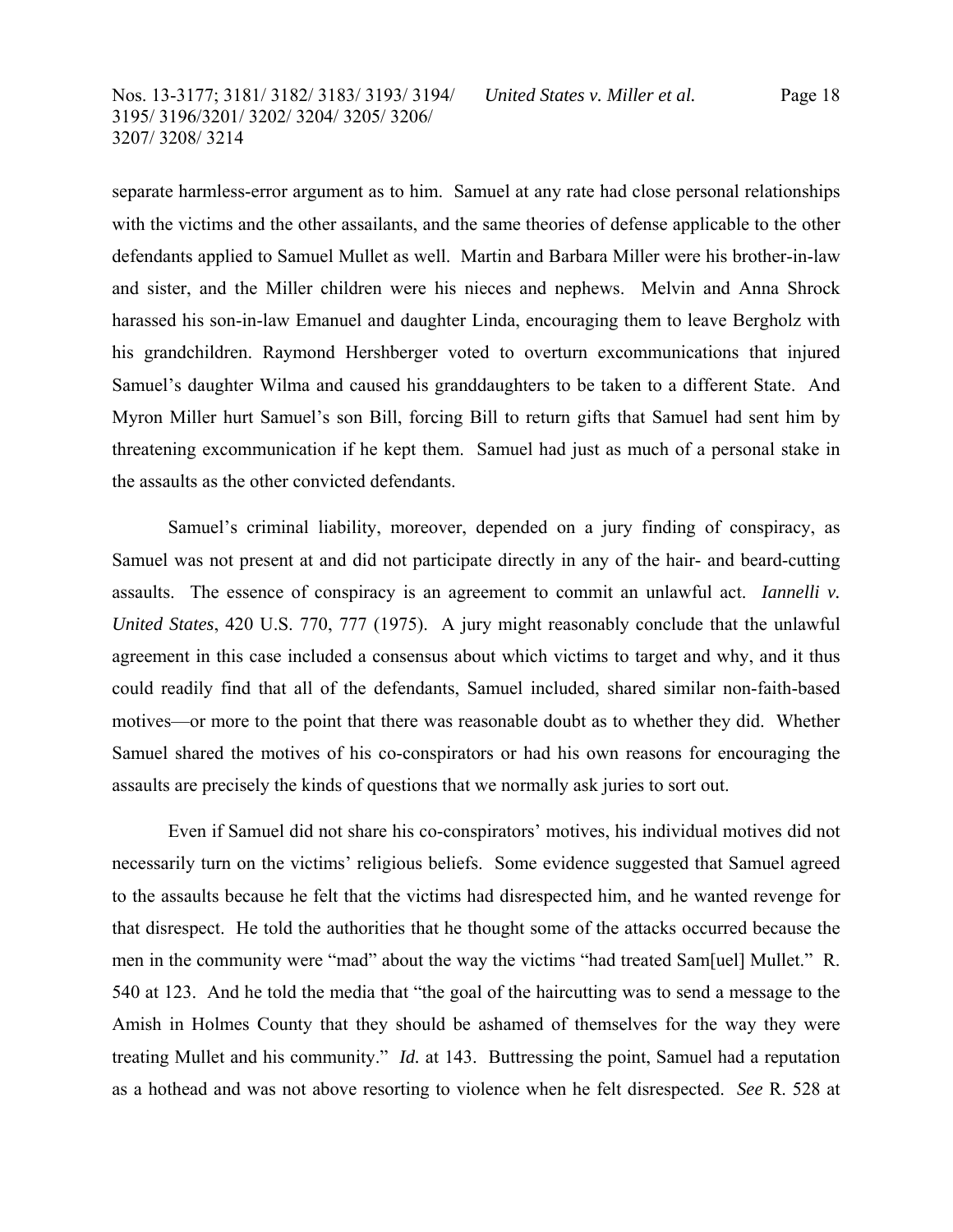198. If people disagreed with him or things did not go his way, he could become "violen[t]," "[a]ngry," and "[h]ateful," and he took the position that "[i]f [a person] does [something bad] to me, I'll do that and worse to him." *Id.* On this record, a properly instructed jury must resolve whether religion or something else motivated Samuel to participate in the attacks.

When all is said and done, considerable evidence supported the defendants' theory that interpersonal and intra-family disagreements, not the victims' religious beliefs, sparked the attacks. And all of this evidence could have given a reasonable juror grounds to doubt that religion was a but-for cause of the assaults. As the district court judge remarked in considering whether to give a but-for jury instruction, it would be difficult—maybe "impossible"—"to determine beyond a reasonable doubt [that] the defendant[s] would not have [attacked] but for the victim's religion or perceived religion." R. 314 at 25–26. The defendants' lawyers, we suspect, could not put it any better. Any such difficulty confirms that a properly instructed jury, not this court, must decide the but-for causality question for itself.

### 6.

 Even though the dissent agrees that the trial judge incorrectly instructed the jury on the causation element of the crime, it claims that any error was harmless. We disagree, most pointedly because the causation question turns on the state of mind of the defendants—the subjective motivations for the attacks. Assessing whether a prohibited motive was a but-for cause of a defendant's actions presents a much more difficult task than assessing whether a defendant's actions were a but-for cause of a subsequent event. As Justice Breyer aptly explained, "In a case where we characterize [a person's] actions as having been taken out of multiple motives, . . . to apply 'but-for' causation is to engage in a hypothetical inquiry about what would have happened if the [person's] thoughts and other circumstances had been different. The answer to this hypothetical inquiry will often be far from obvious." *Gross*, 557 U.S. at 191 (Breyer, J., dissenting). No one in the *Gross* majority disagreed with Justice Breyer's point and *Gross* was a civil case, not a criminal one where the beyond-a-reasonable-doubt standard applies.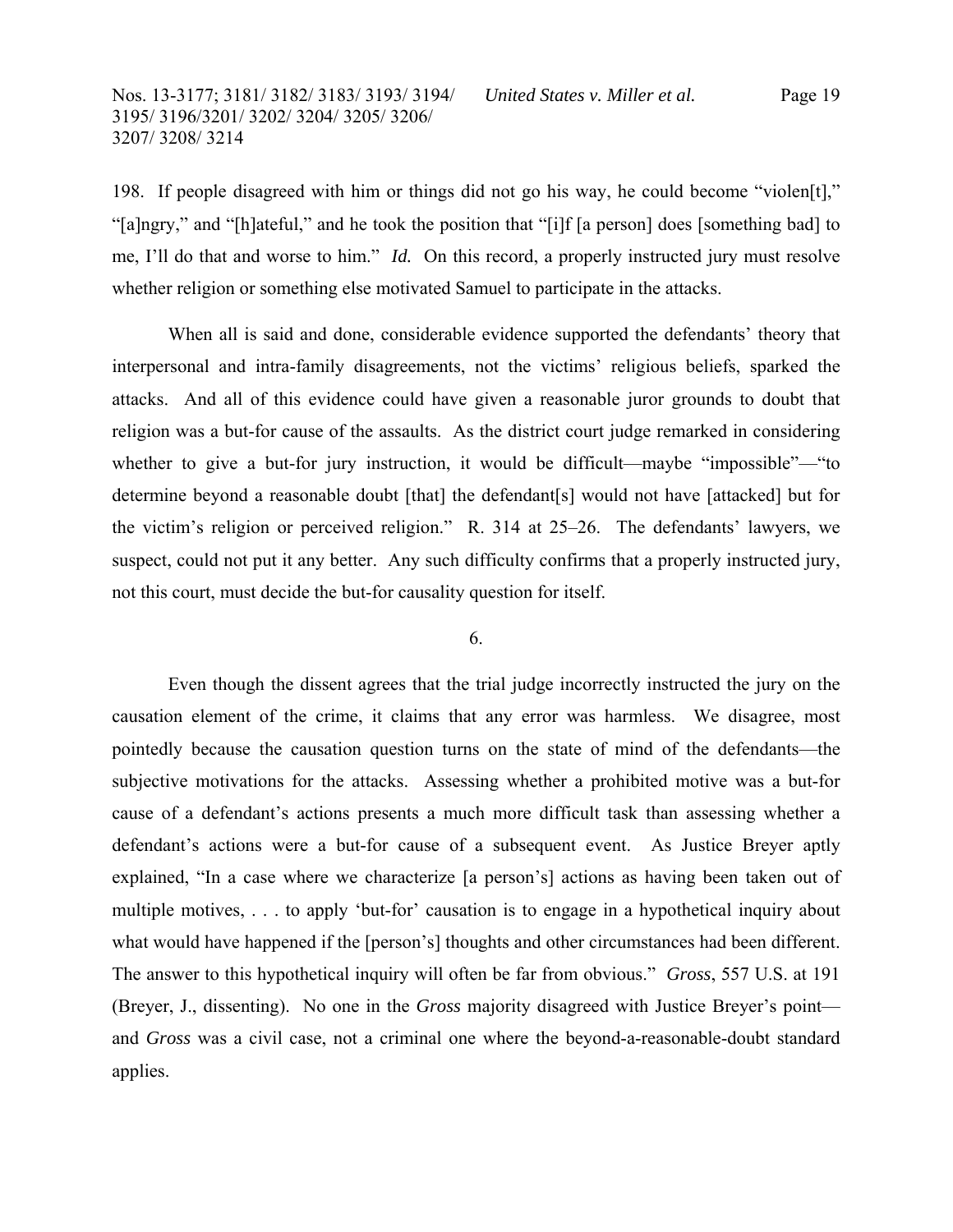An improper instruction on motive and but-for causation poses a thorny issue that frequently will not be harmless. Experience bears this out. If the motive in this case was as obvious as the dissent suggests, why didn't the government obtain a conviction on one of the five charged hate crimes even under the less-than-but-for-cause standard that the district court gave and even when the alleged religious mode of assault (cutting the victim's beard) was the same? What of the two other prosecutions under Section 2 of the Hate Crimes Act? Even though considerable evidence showed that the defendants acted based on improper motives in those cases, no convictions occurred. *United States v. Jenkins* (*Jenkins I*), No. 12-15-GFVT, 2013 WL 3158210, at \*2 (E.D. Ky. June 20, 2013) (acquitted); *United States v. Mason*, No. 3:13-CR-00298, App. R. 97-1 at 1 (jury unable to reach a verdict); *see also United States v. Jenkins*  (*Jenkins II*), No. 12-15-GFVT, 2013 WL 3338650, \*6–7 (E.D. Ky. July 2, 2013).

That's not all. Consider also that a mere change in the burden of proof on but-for causation altered the outcome in *Gross.* When the employer had the burden of proof, Gross prevailed. *Gross*, 557 U.S. at 171. When the burden of proof shifted to Gross, the employer carried the day. *Gross v. FBL Fin. Grp., Inc.*, 489 F. App'x 971, 972–73 (8th Cir. 2012). Consider too that our sister circuit did not find a similar error harmless in *Nassar*. *Nassar v. Univ. of Tex. Sw. Med. Ctr.*, 537 F. App'x 525, 525 (5th Cir. 2013) (remanding for a new trial on but-for causation). All told, in the aftermath of *Gross*, *Nassar* and *Burrage*, only one court has found a but-for instructional error harmless and then only because the jury completed a special verdict form in which it expressly indicated "it relied *only* on a 'but for' theory of causation when finding liability" and "did *not* reach or rely on the alternative 'mixed motive' theory presented to it." *See Barrett v. Salt Lake Cnty.*, 754 F.3d 864, 868 (10th Cir. 2014). That option was not given to the jury here. All of this demonstrates that a but-for instructional error typically will be harmful, especially in a criminal case like this one.

 That this case involves the defendants' subjective motivations rather than their actions differentiates it from the key case the dissent relies upon: *Harrington v. California*, 395 U.S. 250 (1969). There, the harmlessness question focused on whether the defendant was present at the scene of the crime. *Id.* at 252–53. The Supreme Court found a Confrontation Clause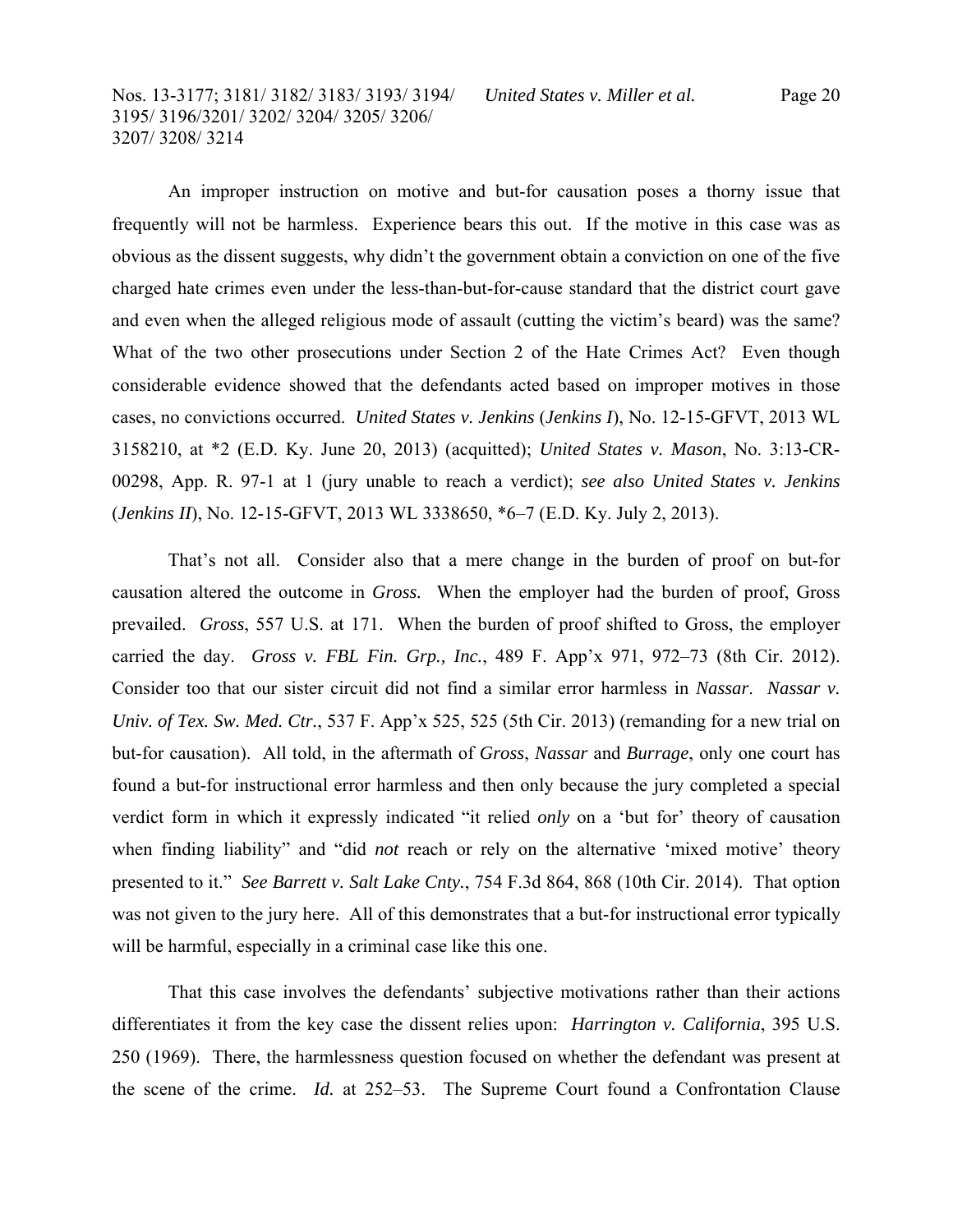violation harmless because the erroneously admitted testimony "was of course cumulative" of the other evidence that "placed [the defendant] in the store with a gun at the time of the murder." *Id.* at 253–54. The defendant himself, moreover, "agreed he was" at the scene of the crime. *Id.* at 253. *Harrington* thus tells us little about the harmlessness analysis in this case, where the contested element involves the defendants' subjective motivations and where the defendants focused much of their defense on this point.

 In an effort to support a contrary outcome, the dissent points to evidence that supports a religious-motive theory of the assaults. No doubt, such evidence exists. Had there not been probable cause to support the government's theory of the case, there never would have been an indictment. But, as we have explained at length, this is not the *only* way to read the evidence; it is merely the *best* way to read the evidence—for the prosecution. That is not how harmless error works. One must consider the evidence in support of the government *and* the evidence in support of the defendants. That a criminal act in the abstract may have more than one but-for cause, moreover, does not take away from the defendants the right to have a jury find whether one motive, two motives, or several motives were beyond a reasonable doubt but-for causes of the beard-and-hair-cutting attacks and whether the victims' religious beliefs were one such butfor cause—a cause that "broke the camel's back," as *Burrage* puts the point. Nor does it make sense to pluck one defendant out of the mix (Samuel Mullett)—in a conspiracy case no less and say that he does not get a trial under a proper instruction of causation while the other defendants do. There is not a lot of precedent for that approach to harmless error. Because a reasonable juror could reach more than one conclusion regarding the defendants' motives, the only issue we must consider, this erroneous instruction on the key debate at trial—the state of mind of the defendants—was not harmless.

### III.

 Although the absence of a but-for jury instruction requires a new trial, the Double Jeopardy Clause prevents the government from taking the case to a second jury unless it presented enough evidence before the first to get a conviction. *See Patterson v. Haskins*, 470 F.3d 645, 651 (6th Cir. 2006) ("[T]he longstanding prudential rule in this circuit [is] that an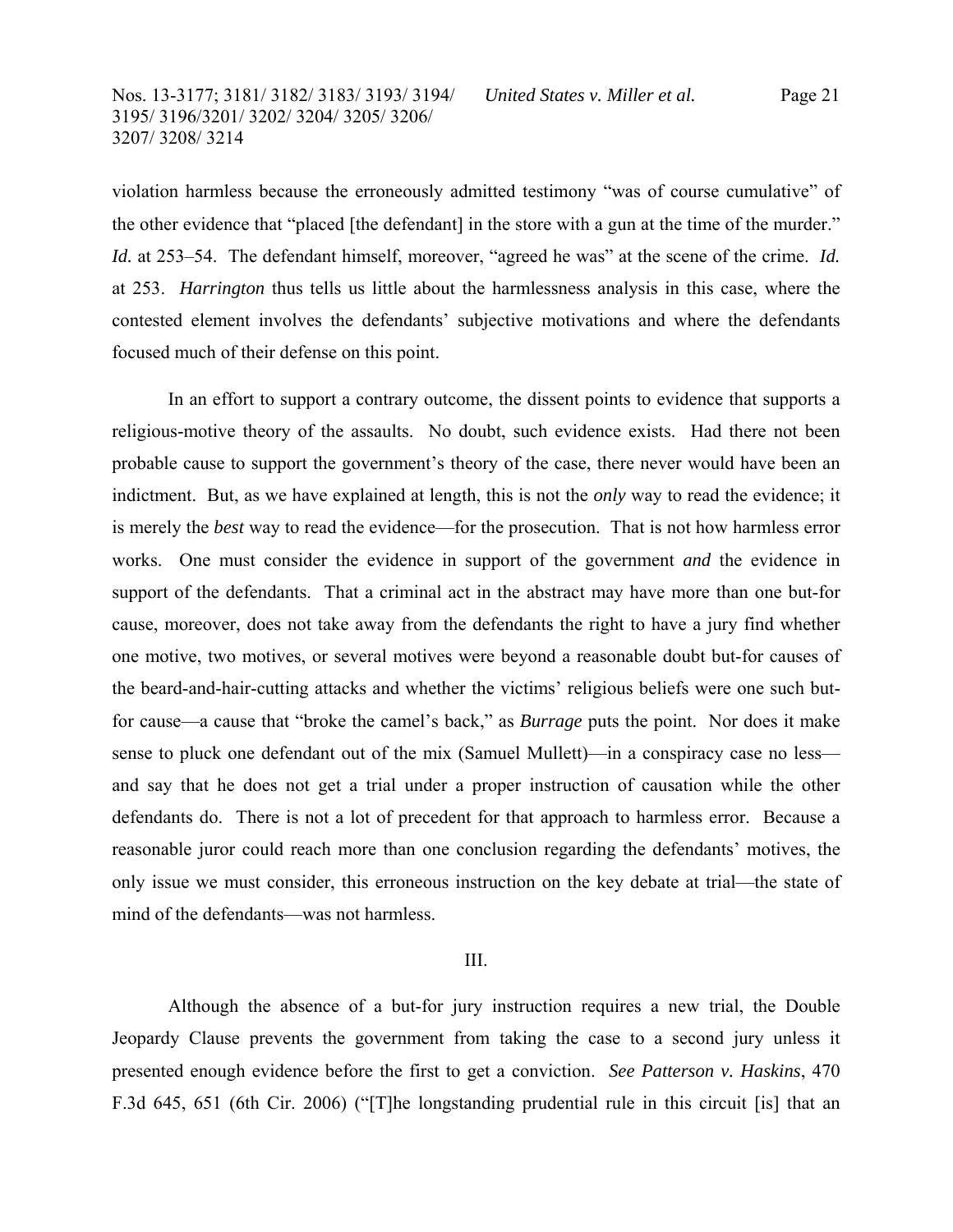appellate court faced with arguments both that the evidence was insufficient and that the trial was infected with other constitutional errors needs to address the sufficiency-of-the-evidence issue, even if the court orders a remand on the basis of trial error."); *Hoffler v. Bezio*, 726 F.3d 144, 162 (2d Cir. 2013) (noting that this practice is uniform across the circuits). In this setting, we view the evidence in the prosecution's favor and, only then, ask whether any rational trier of fact could have found the defendant guilty beyond a reasonable doubt. *United States v. Djoumessi*, 538 F.3d 547, 551 (6th Cir. 2008). Our narrow inquiry here is limited to the sufficiency challenges that the defendants have raised in this appeal. *See Patterson*, 470 F.3d at 651. As concerns those challenges, the government met its burden.

A conspiracy exists where the defendants knowingly and intentionally agreed to violate the law and took a step towards effectuating that unlawful agreement. *United States v. Blackwell*, 459 F.3d 739, 760 (6th Cir. 2006). A reasonable jury could find just such an agreement here given the evidence identified above, including: The crimes followed the same pattern and method of attack; they were relatively close in time to each other; the defendants met and discussed the attacks before and after they occurred; and many of the defendants participated directly in more than one assault. These facts, among many others, provide enough evidence of an agreement to take concerted action against the various victims to support a conspiracy conviction.

A few of the defendants also challenge their convictions under various requirements of the Hate Crimes Prevention Act, saying this or that element was not established by the government. Some defendants claim that the government failed to show that certain victims suffered "bodily injury." 18 U.S.C. § 249(a)(2)(A). But by any reasonable measure, forced hairshearing and beard-cutting amounts to a "bodily injury," a phrase that in other criminal contexts extends to "disfigurement" or "any other injury to the body, no matter how temporary." *Id.* § 1365(h)(4). Even if that were not the case, the government offered proof that at least one victim in each of the three challenged attacks suffered other physical harm: Barbara Miller had bruises on her arms, R. 528 at 224; Martin Miller had cuts and razor burns on his face, R. 529 at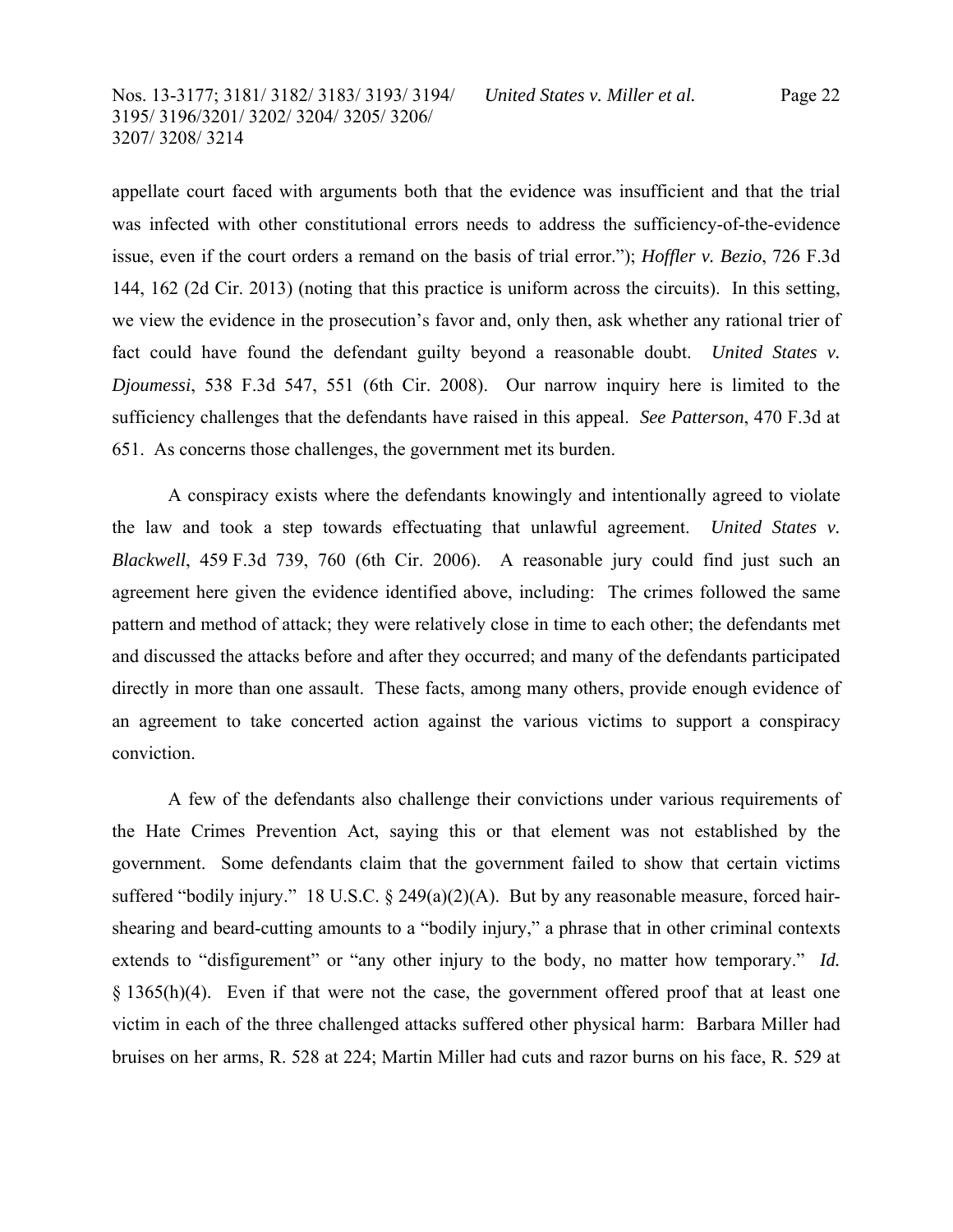52; Raymond Hershberger had cuts on his head, R. 528 at 64; and Melvin Shrock had a small gouge on his cheek, R. 556-3, R. 556-5.

Another defendant (Linda Shrock) says that the government presented insufficient evidence to prove she aided and abetted her husband's commission of the crime. Yet a jury could reasonably find that Linda aided her husband in attacking the Shrocks. Linda, after all, grabbed Anna Shrock and covered her mouth when Anna tried to run outside for help during the attack against her husband Melvin. R. 539 at 209–10. That fact alone suffices to show that Linda intended to and did act in a way that made it possible for Emanuel to cut Melvin Shrock's beard. *See United States v. Lowery*, 60 F.3d 1199, 1202 (6th Cir. 1995). In sum, none of the defendants' sufficiency challenges precludes a retrial under the Double Jeopardy Clause.

## IV.

 The defendants raise other challenges to their convictions, including whether the district court properly admitted evidence of Samuel's sexual misconduct under Evidence Rules 404(b) and 403, whether the crimes can be characterized as kidnapping for sentencing purposes, and whether the federal hate-crime statute exceeds Congress's Commerce Clause powers as applied to the facts of this case. While these other arguments present not-inconsequential issues, we need not address them given our conclusion that the erroneous jury instructions require a new trial.

V**.**

 For these reasons, we reverse the defendants' various hate-crime convictions and remand the case for further proceedings consistent with this opinion.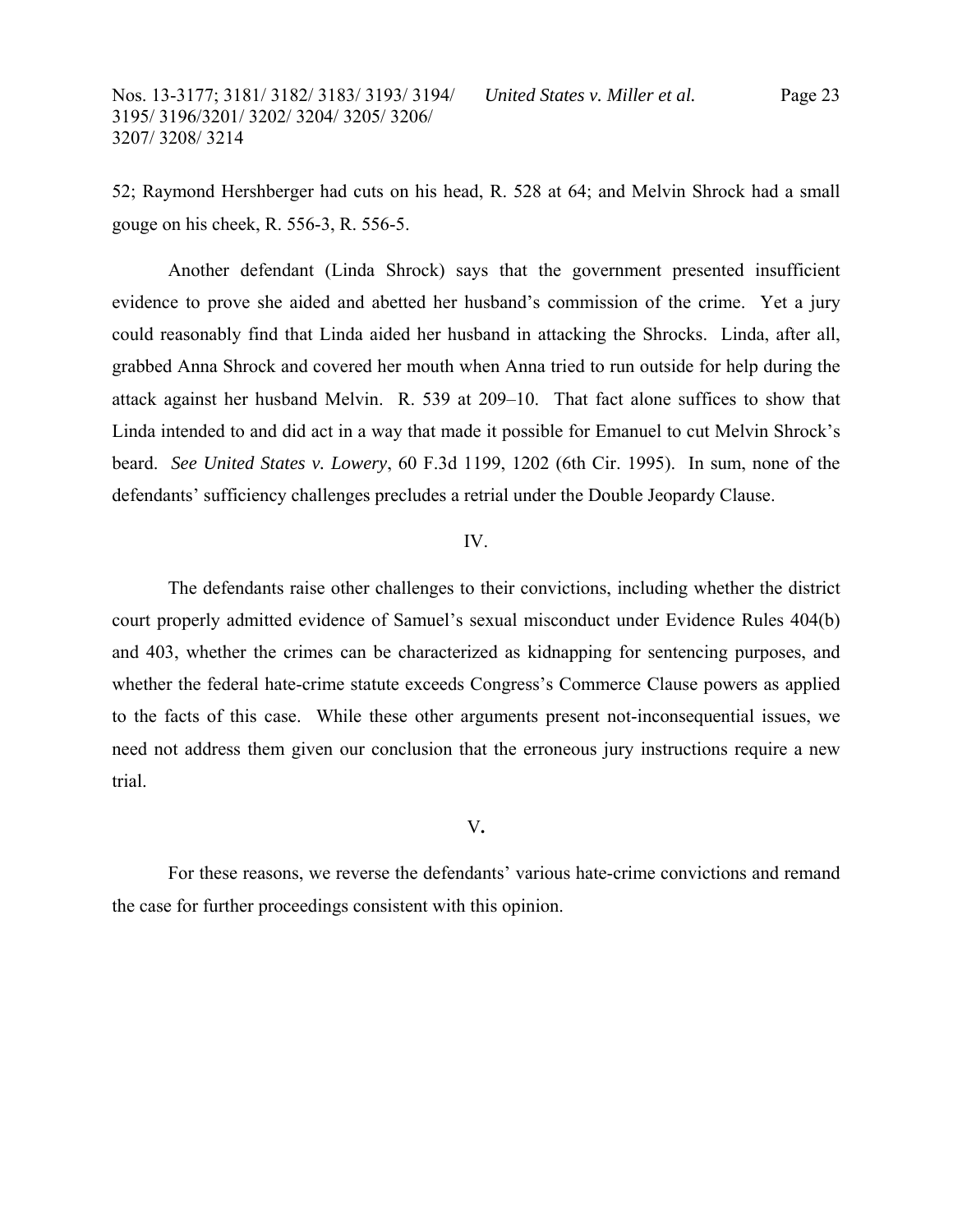# **DISSENT**

 $\frac{1}{2}$ 

 $\frac{1}{2}$ 

SARGUS, District Judge, dissenting.

This is the first appellate case involving a religious hate crime under the Hate Crimes Prevention Act of 2009, 18 U.S.C. § 249. While I respect the majority's efforts to construe a deceivingly simple, but actually complex, statute, I dissent. In my view, the majority has adopted an unduly restrictive interpretation of the statute.

Since this case was tried, the Supreme Court decided the case of *Burrage v. United States*, 134 S. Ct. 881 (2014). The majority correctly holds that the "because of" phrase used in § 249(a), similar to "results from," requires proof that one act would not have happened "but for" the other. I disagree, however, with the majority's conclusion that the trial court's causationinstruction error was not harmless. This disagreement stems not from a dispute over the standards governing a harmless error analysis, but rather is from a disagreement over statutory construction.

First, although the majority correctly defines "but-for causality," it ultimately fails to apply this correct definition to the facts of this case. As explained below, the pertinent inquiry is not whether religion was *the sole* but-for cause of the victims' injury, but rather whether it was *a*  but-for cause. Here, this requires that "bodily injury" would not have happened but for "the religion of the victim." Overwhelming and uncontested evidence adduced at trial demonstrates that "but for" the victims' Amish religion, their beards and hair would not have been cut. Because the record contains no evidence undermining the conclusion that the victims' Amish religion was a but-for cause of the injury, the trial court's causation-instruction error was harmless.

Second, although the majority acknowledges that the statute targets conduct and requires a but-for causal link between the bodily injury and the religion of the victims, it reads into the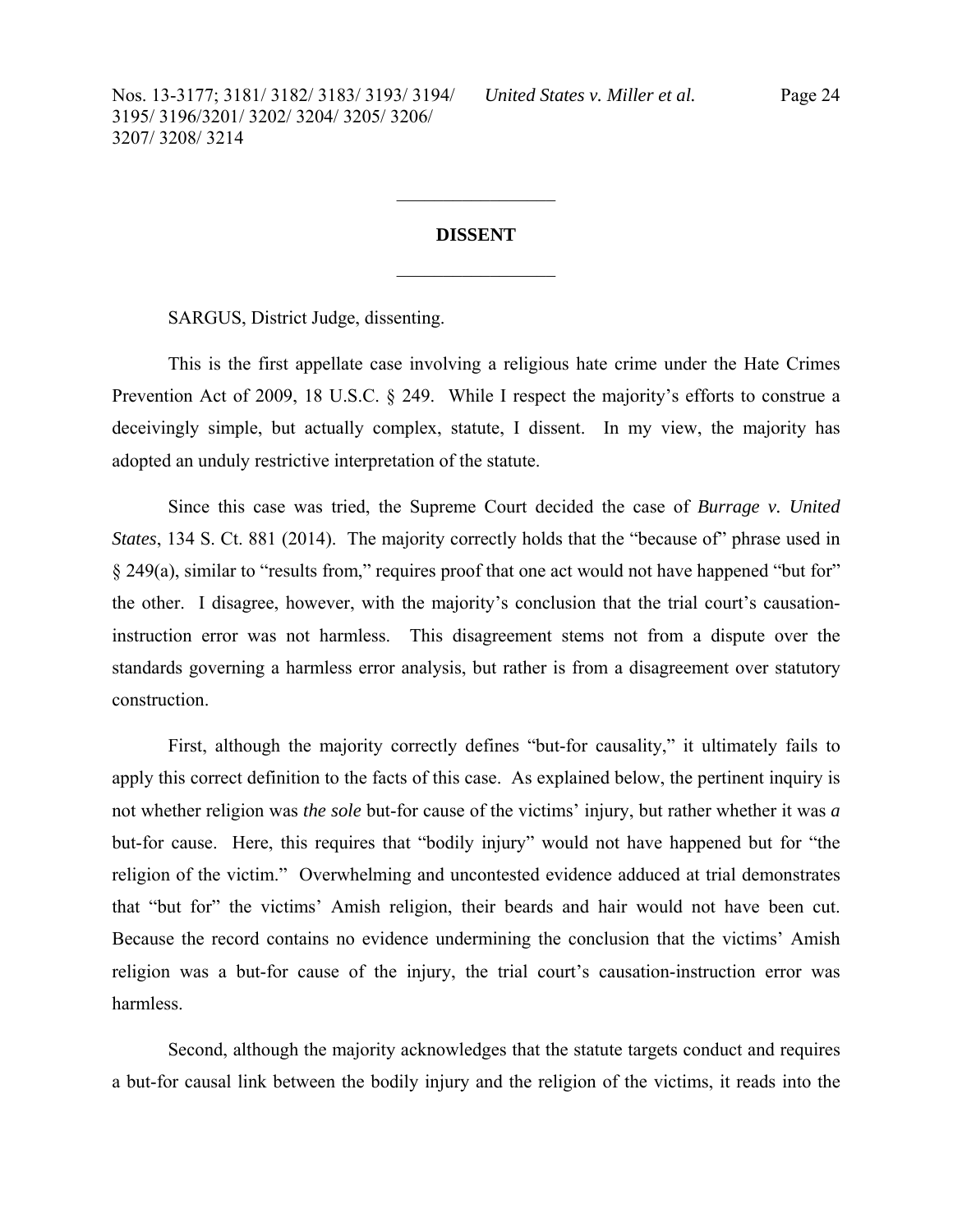statute an extra, non-textual element. Specifically, the majority has effectively added to the hate crimes statute proof of faith-based animus, which is nowhere found in the statute. As discussed below, a plain language reading of the "because of" provision in § 249(a) requires only a causal connection between the assailant's conduct and the victim's protected class. Thus, record evidence bearing on the existence (or absence) of this connection is of paramount importance to our harmless error analysis.

Finally, even following the majority's view of statutory construction in this case, I conclude that the conviction against Samuel Mullet, Sr., must stand. The ringleader of the sixteen-member conspiracy, Bishop Samuel Mullet, Sr., confessed, repeatedly, to his religious motivation in orchestrating the assaults. The jury watched and heard him tell a television camera crew, "it's all religion." The jury received a news article in which Mullet said, "the goal of the haircutting was to send a message to the Amish in Holmes County." He also said he "should be allowed to punish people who break the laws of the church." Mullet never denied these statements. He produced no evidence to the contrary. The majority's finding that a jury could have found some other "but for" cause of the assaults, in the absence of any record evidence supporting such a competing cause, is not reasonable. Thus, at a minimum, the trial court's causation-instruction error was harmless as to Samuel Mullet, Sr.

# **I.**

## **A. But-For Causality**

As the majority acknowledges, *Burrage*, decided after the trial in this case, provides definitive guidance concerning the appropriate construction of the term "because of" that the trial court simply did not have at the time of trial. At issue in *Burrage* was a statutory enhancement provision that calls for increased penalties "on a defendant who unlawfully distributes a Schedule I or II drug, when 'death or serious bodily injury *results from* the use of such substance.'" 134 S. Ct. at 885 (emphasis added) (quoting 21 U.S.C.  $\frac{841(a)(1)}{b)(1)(A)}$  (C) (2012)). The purchaser of the drug died following a binge consisting of five drugs, including heroin, which the defendant had distributed. *Id*. Both of the medical experts testifying at trial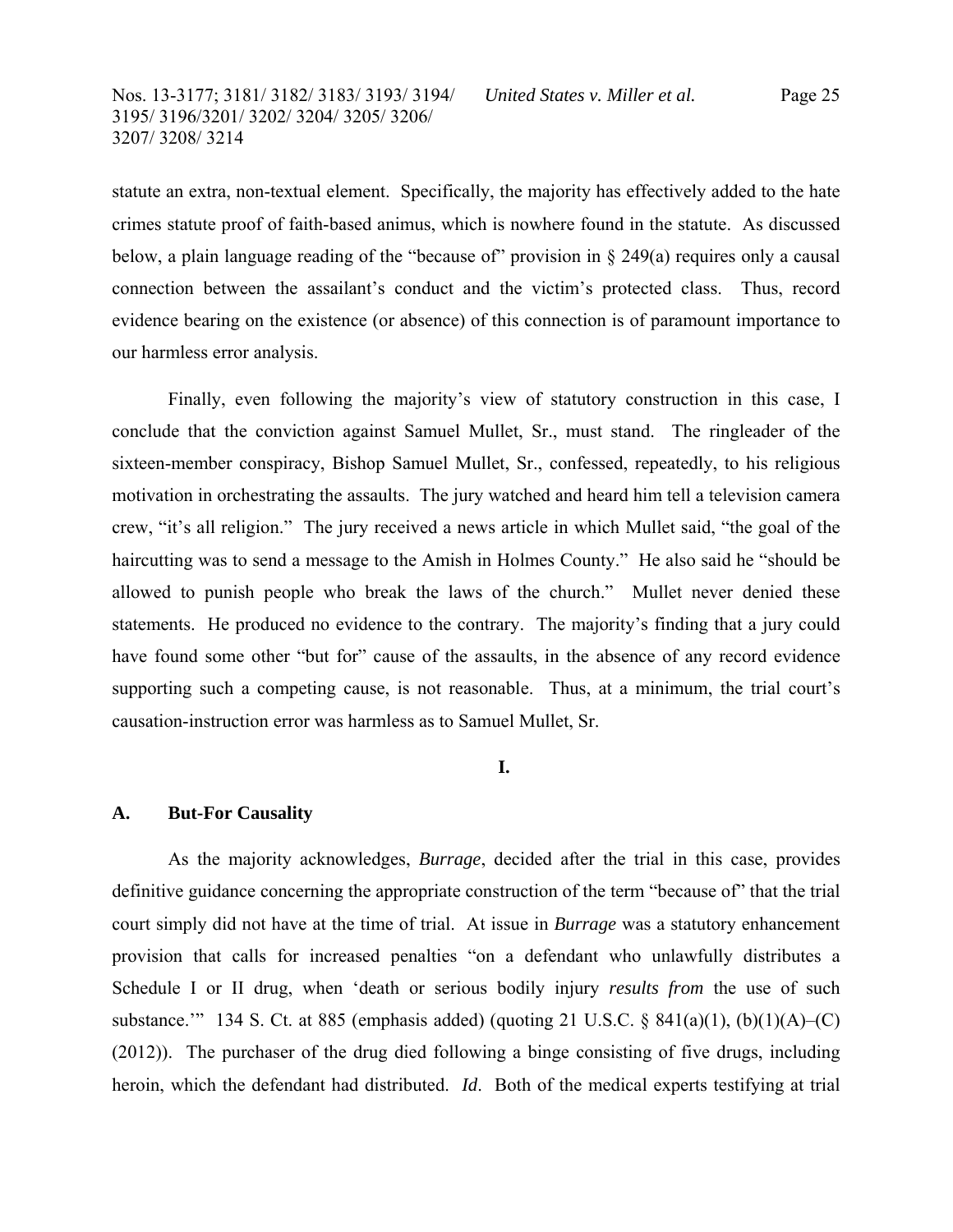opined that the heroin was a contributing factor, but neither could say whether the decedent would have lived had he not taken the heroin. *See id*. at 885–86. The parties disputed the appropriate language for the jury instruction regarding causation. *See id*. at 886.

It is within this context that the *Burrage* Court set about defining the phrase "results from." Within its analysis, the Court reviewed both case law and dictionary definitions of the phrase "because of," noting that the definitions of the phrases "because of" and "results from" "resemble" one another, in that each requires but-for causality. *Id*. at 889. The *Burrage* Court concluded that these phrases "require[] proof 'that the harm would not have occurred in the absence of—that is, but for—the defendant's conduct.'" *Id*. at 887–88 (quoting *Univ. of Tex. Sw. Med. Ctr. v. Nassar*, 133 S. Ct. 2517, 2525 (2013) (citation omitted) (internal quotation marks omitted)).

To better explain what but-for causality means, the *Burrage* Court included a number of illustrative examples:

[W]here A shoots B, who is hit and dies, we can say that A [actually] caused B's death, since but for A's conduct B would not have died. The same conclusion follows if the predicate act combines with other factors to produce the result, so long as the other factors alone would not have done so—if, so to speak, it was the straw that broke the camel's back. Thus, if poison is administered to a man debilitated by multiple diseases, it is a but-for cause of his death even if those diseases played a part in his demise, so long as, without the incremental effect of the poison, he would have lived.

This but-for requirement is part of the common understanding of cause. Consider a baseball game in which the visiting team's leadoff batter hits a home run in the top of the first inning. If the visiting team goes on to win by a score of 1 to 0, every person competent in the English language and familiar with the American pastime would agree that the victory resulted from the home run. This is so because it is natural to say that one event is the outcome or consequence of another when the former would not have occurred but for the latter. It is beside the point that the victory also resulted from a host of other necessary causes, such as skillful pitching, the coach's decision to put the leadoff batter in the lineup, and the league's decision to schedule the game. By contrast, it makes little sense to say that an event resulted from or was the outcome of some earlier action if the action merely played a nonessential contributing role in producing the event. If the visiting team wound up winning 5 to 2 rather than 1 to 0, one would be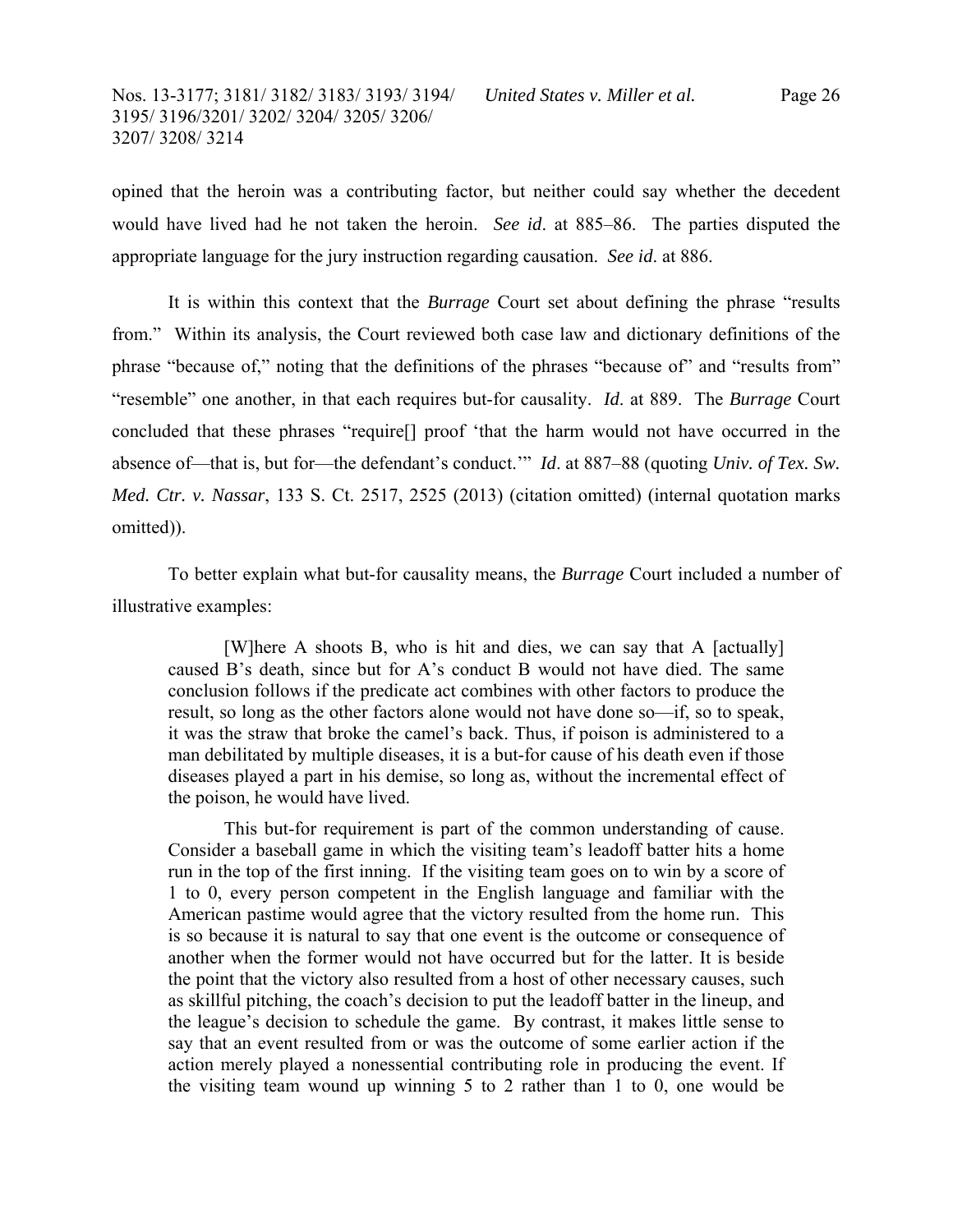surprised to read in the sports page that the victory resulted from the leadoff batter's early, non-dispositive home run.

*Id*. at 888 (citations omitted) (internal quotation marks omitted); *see id.* at 892 (Ginsburg, J., concurring) ("I do not read 'because of' in the context of antidiscrimination laws to mean 'solely because of.'").

What these examples demonstrate is that there often exists more than one but-for cause; a number of necessary causes may operate concurrently to produce a given outcome.<sup>1</sup> Such is the case here. The majority submits that the evidence supports an additional but-for cause of the hair sheering, namely, interpersonal and intra-family disagreements. But contrary to the majority's suggestion, neither this Court nor a jury needs to "untangle" the role<sup>[5]</sup>" these various factors played. *Supra* at 14. Nor does it matter whether these other factors were a more significant butfor cause or whether one of them played a "starring role" at trial. *Id.* at 12; *see Burrage*, 134 S. Ct. at 888 (the poison was a but-for cause even though it had only an "incremental effect"). Rather, as the *Burrage* Court made clear through its examples, regardless of whether other causes are necessary to the outcome, the pertinent inquiry is always this: in the absence of the cause or factor at issue, would the statutorily prohibited outcome have occurred? As applied in *Burrage*, the Court concluded that the defendant could not be convicted under the enhancement statute because the Government conceded that there was no evidence that the decedent would have lived but for (or in the absence of) his heroin intake. *Id*. at 892.

Under § 249(a), the factor at issue is the victims' protected class—here, the victims' "actual or perceived [Amish] religion." 18 U.S.C.  $\S$  249(a)(2). The pertinent but-for causality inquiry, then, is whether, even if all of the other contributing or but-for factors remained, the prohibited conduct (the beard and hair cutting) would have occurred but for or in the absence of the victims' Amish religion. In more concrete terms, would Defendants have cut the victims' hair and beards if the victims were Catholic, atheist, or any other non-Amish faith?

**<sup>1</sup>** <sup>1</sup>Indeed, to further drive home this point, in quoting two other recent Supreme Court decisions analyzing the meaning of "because of," the *Burrage* Court replaced those decisions' utilization of the phrase "*the* but-for cause," *Nassar*, 133 S. Ct. at 2528; *Gross*, 557 U.S. at 176 (emphasis added), with the phrase "'[*a*] but-for cause,'" *Burrage*, 134 S. Ct. at 889 (emphasis added) (alterations in original) (quoting *Nassar*, 133 S. Ct. at 2528; *Gross*, 557 U.S. at 176).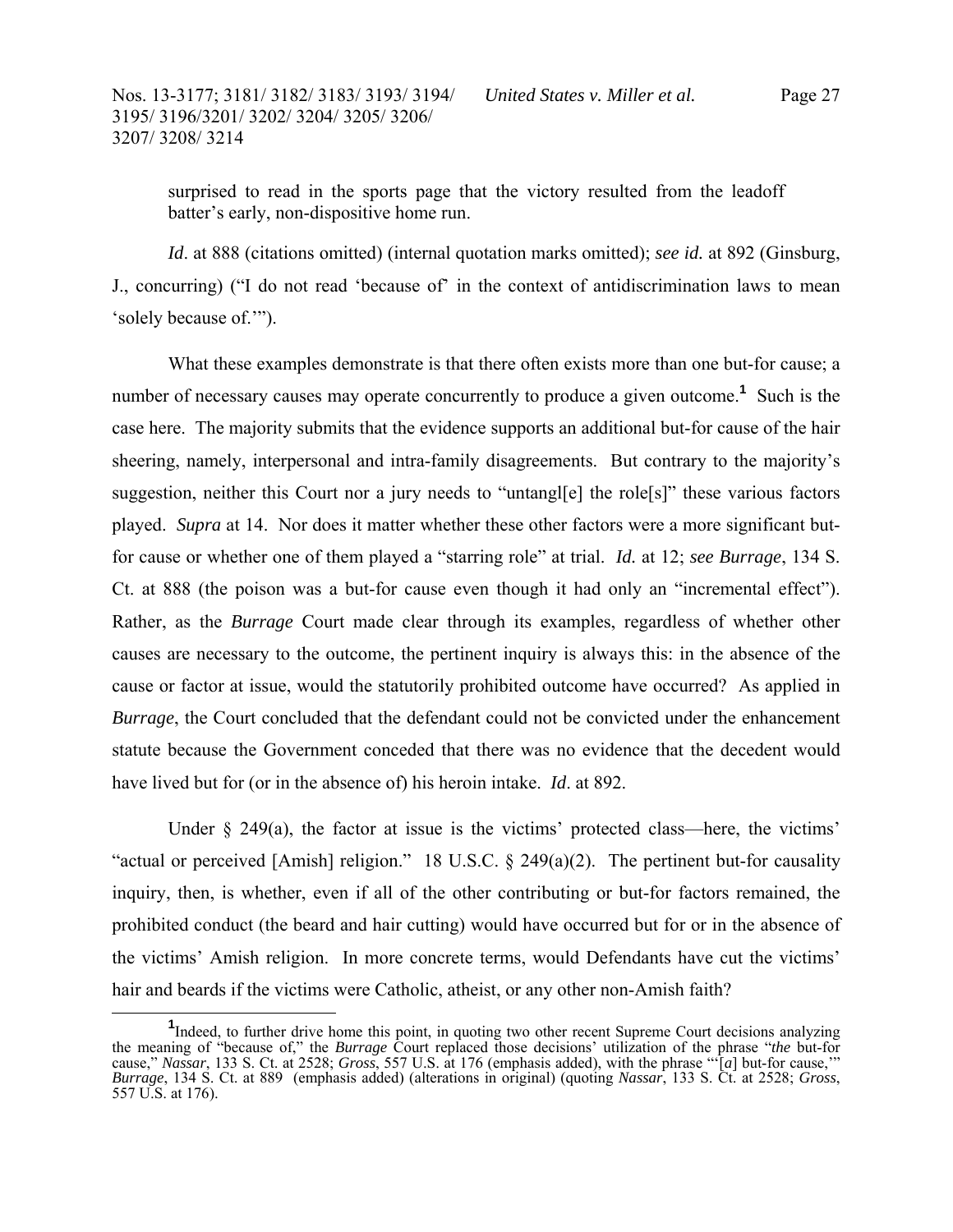Although the majority recognizes that the phrase "because of" "indicates *a* but-for causal link between the action that comes before it and the circumstance that comes afterwards," *supra* at 6 (emphasis added), the majority endorses a different interpretation of "because of" within its harmless error analysis. In effect, the majority construes the "because of" provision of  $\S$  249(a) to require the victim's protected class to be *the* but-for cause rather than *a* but-for cause. This runs afoul of *Burrage*. *See id.* at 6–7, 11.

#### **B. The Statutory Elements to be Linked**

In its harmless error analysis, the majority reasons that "assaults involving religious symbolism do not invariably stem from religious motives." *Id.* at 14. This language reflects that the majority in effect interprets § 249(a) to require an additional, non-textual element, namely, a showing of faith-based animus. But the Supreme Court advises against construing statutes to include non-textual elements. *See, e.g.*, *Nassar*, 133 S. Ct. at 2528–29 ("[I]t would be improper to conclude that what Congress omitted from the statute is nevertheless within its scope." (citing *Gardner v. Collins*, 2 Pet. 58, 93 (1829) ("What the legislative intention was, can be derived only from the words they have used; and we cannot speculate beyond the reasonable import of these words."))). Instead, "[t]he role of this Court is to apply the statute as it is written—even if we think some other approach might 'accor[d] good policy.'" *Burrage*, 134 S. Ct. at 892 (second alteration in original) (quoting *Comm'r v. Lundy*, 516 U.S. 235, 252 (1996)). Nothing in the statute requires faith-based animus.

As the majority points out, a plain-language reading of the "because of" provision in § 249(a) connotes a "but-for causal link between the action that comes before it and the circumstance that comes afterwards." *Supra* at 6. And as the majority further acknowledges, § 249(a) "targets conduct, not bigoted beliefs," *id.* at 9, requiring a causal connection between the assailant's conduct and the victim's protected class, not a causal connection between the assailant's bigoted beliefs and the victims protected class. The state-court decisions that the majority flags as having construed similar state hate crime statutes agree. *See In re M.S.* 896 P.2d at 1375 ("'Because of' . . . connotes a causal link between the victim's characteristic and the offender's conduct . . . ."); *Plowman*, 838 P.2d at 561 (stating that the statute "expressly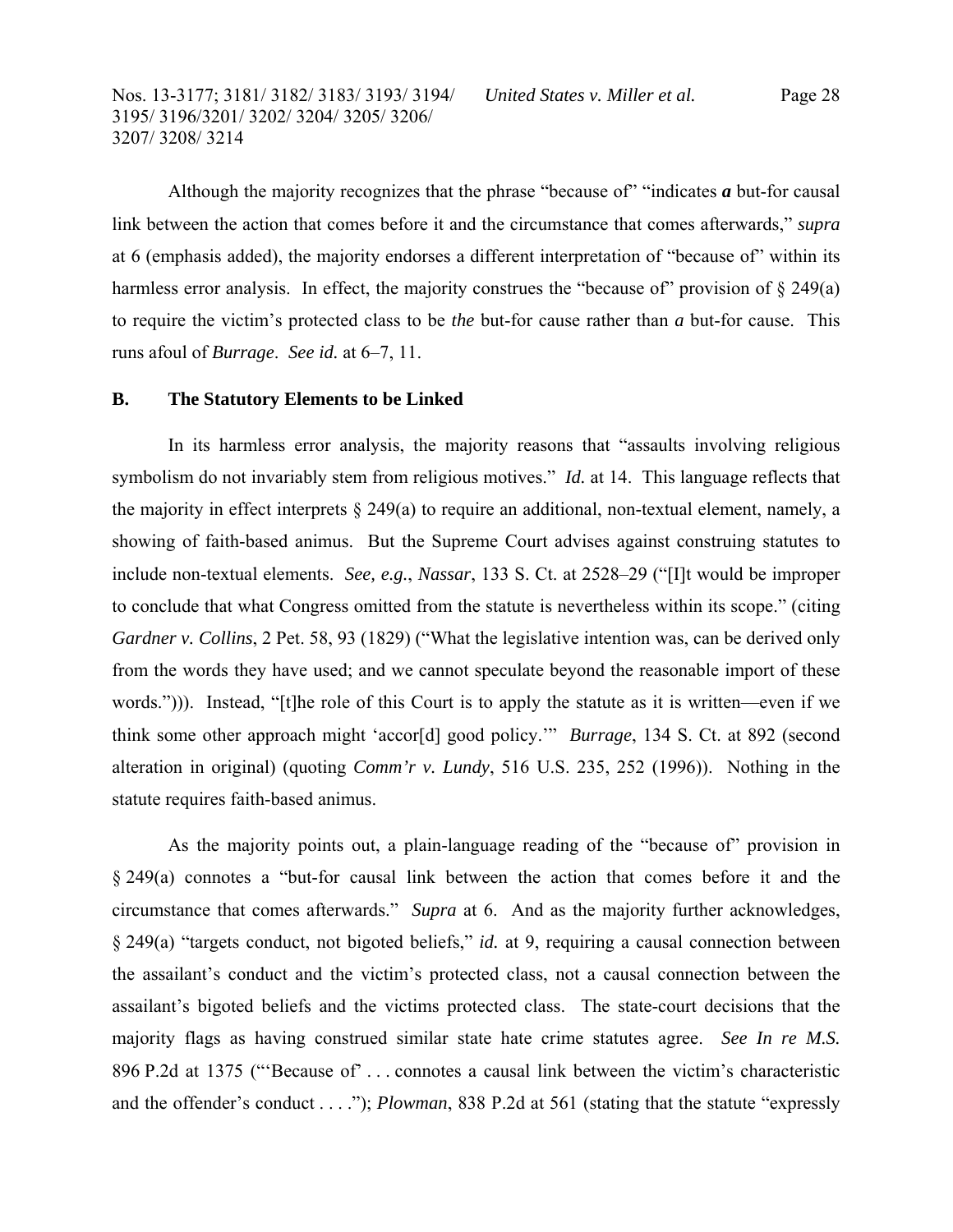and unambiguously requires the state to prove a *causal connection* between the infliction of injury and the assailants' perception of the group to which the victim belongs"). By way of contrast, the text of the penalty enhancement statute at issue in *Wisconsin v. Mitchell does* include an additional element, calling for increased penalties where the assailant "[i]ntentionally *selects the person* against whom the crime . . . is committed . . . because of the [victim's membership in the protected class]." 508 U.S. 476, 480 (1996) (emphasis added). Thus, the explicit text of the enhancement statute at issue in *Mitchell* requires an additional but-for causal link between the assailant's selection of the victim and the victim's protected class. The text of § 249(a), unlike the provision in *Mitchell*, requires only a causal connection between the assailant's infliction of the injury (beard and hair cutting) and the victims' actual or perceived protected class (Amish religion). To this, the effect of the majority's construction is to incorrectly add a requirement wholly absent from the statute—that the defendants must also act with faith-based animus.

### **C. Application of the Harmless Error Analysis**

Applying § 249(a) as written and defining but-for causality in accordance with *Burrage* requires the conclusion that the trial court's instruction of the jury on the issue of causation was harmless. As the majority acknowledges, in the event of an erroneous jury instruction, the reviewing court analyzes whether the error is harmless, specifically asking whether it is "beyond a reasonable doubt that the omitted element was uncontested and supported by overwhelming evidence, such that the jury verdict would have been the same absent the error." *Neder*, 527 U.S. at 17. The question, in other words, is "whether the record contains evidence that could rationally lead to a contrary finding with respect to the [element in error]." *Id.* at 19. As detailed above, the proper but-for causality inquiry is whether, even if all of the other contributing or butfor factors remained, the prohibited conduct (the beard and hair cutting) would have occurred but for or in the absence of the victims' Amish religion.

The uncontested and overwhelming evidence adduced at trial demonstrates that Defendants chose to inflict the beard and hair-cutting injuries upon the victims precisely because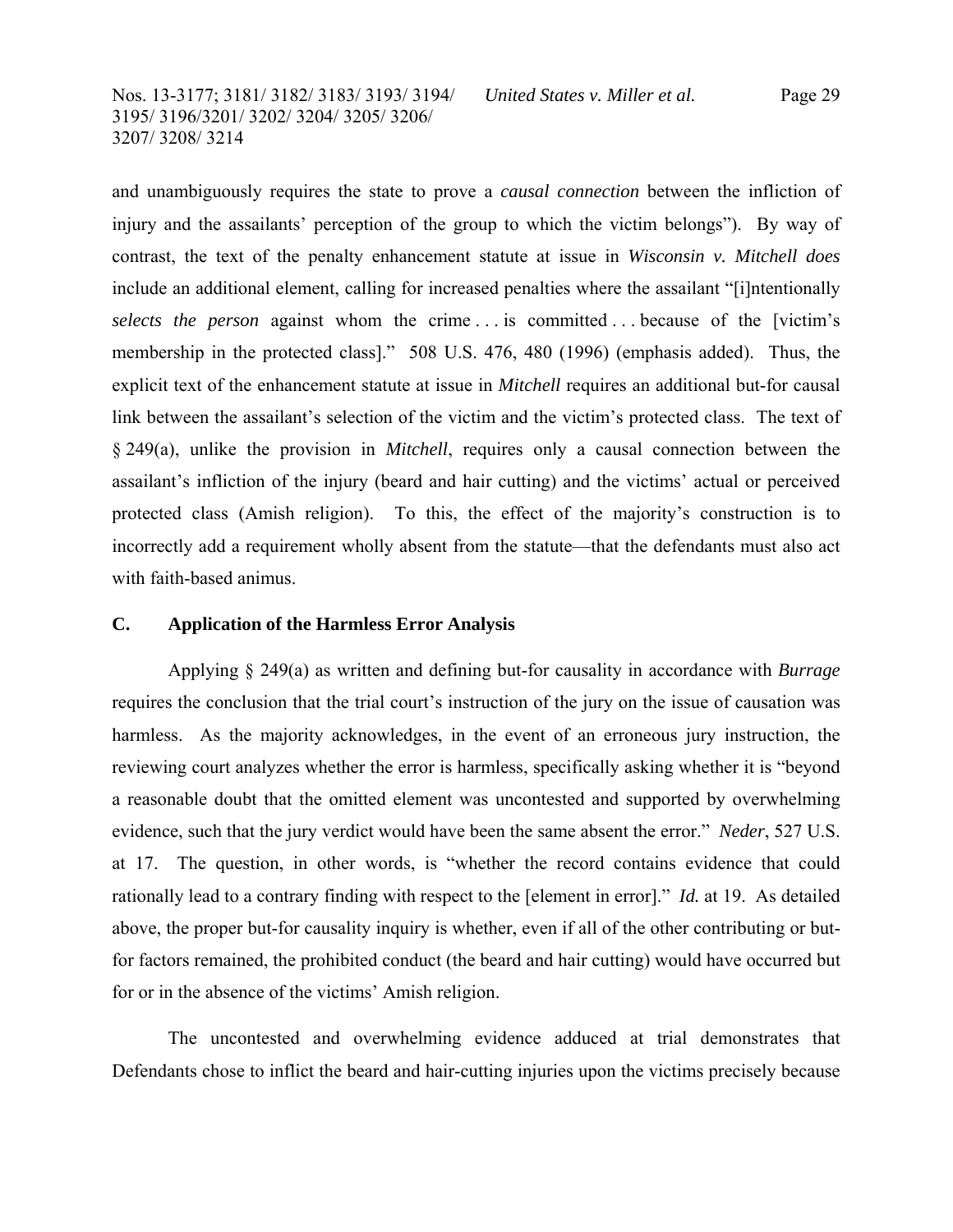of the victims' religion.**<sup>2</sup>** The testimony at trial demonstrates that the parties disagreed about the doctrinal significance of the beard and about whether the cutting of the beard (and hair) was acceptable. Defendants knew that their conduct would inflict great harm because of the victims' religious beliefs on these issues. On this point, Dr. Kraybill, an expert in the Amish faith, testified that that the Amish world views men's beards as "sanctioned by God," R. 541 at 8, as a "sacred tradition," *id.*, "a symbol of devotion to God, a symbol of piety, a symbol of righteousness, and a very public symbol of Amish religious identity," and something "[that]'s there all the time" as a "central" piece "of a man's religious identity," *id.* at 8–9. Dr. Kraybill further testified that, as a practice "woven into Amish religious tradition," Amish "women don't cut their hair and keep their hair long." *Id.* at 10. No evidence to the contrary was presented.

In addition to Dr. Kraybill's unrefuted testimony, other evidence adduced at trial establishes the requisite causal link between the beard and hair cuttings and the victims' Amish faith. *See, e.g.*, R. 556-11 at 8 (Mullet's statements to his son, Johnny Mullet, indicating that cutting off hair and beards is "a religious degrading"); R. 556-10 at 6 (same as to Levi Miller); R. 540 at 11 (Barbara Yoder testifying that the beard and hair cuttings "would help stop people" from "being . . . Amish hypocrites"); R. 529 at 85 (Nancy Burkholder testifying that she and her brothers cut their parents' hair "to help them . . . liv[e] a more proper Amish life").

The majority identifies no evidence sufficient to support a contrary finding. As discussed above, the interpersonal and intra-family disagreements the majority identifies lend support to the conclusion that there may exist more than one but-for cause in provoking the assaults. But, as the Supreme Court recently held, the existence or demonstration "of *other* necessary causes" "is beside the point." *Burrage*, 134 S. Ct. at 888. Instead, for purposes of our harmless error analysis, what matters is whether Defendants have offered evidence to support the conclusion that they would have cut the victims' hair and beards even if the victims were not Amish. There

**<sup>2</sup>** <sup>2</sup>The majority invokes an example of a neck injury from the forceful removal of a cross pendant after an unrelated dispute, and an example involving a child who tells his parents that he is gay. *See supra* at 14–15. Hypotheticals are helpful only to the extent they are analogous to the case at hand. Here, the jury found that sixteen defendants led by an Amish bishop angry at a decision made by other Amish clergy, acted in a violent manner to obstruct religious practices of the multiple victims in this case. There is no comparison between the majority's hypotheticals and the facts of this case.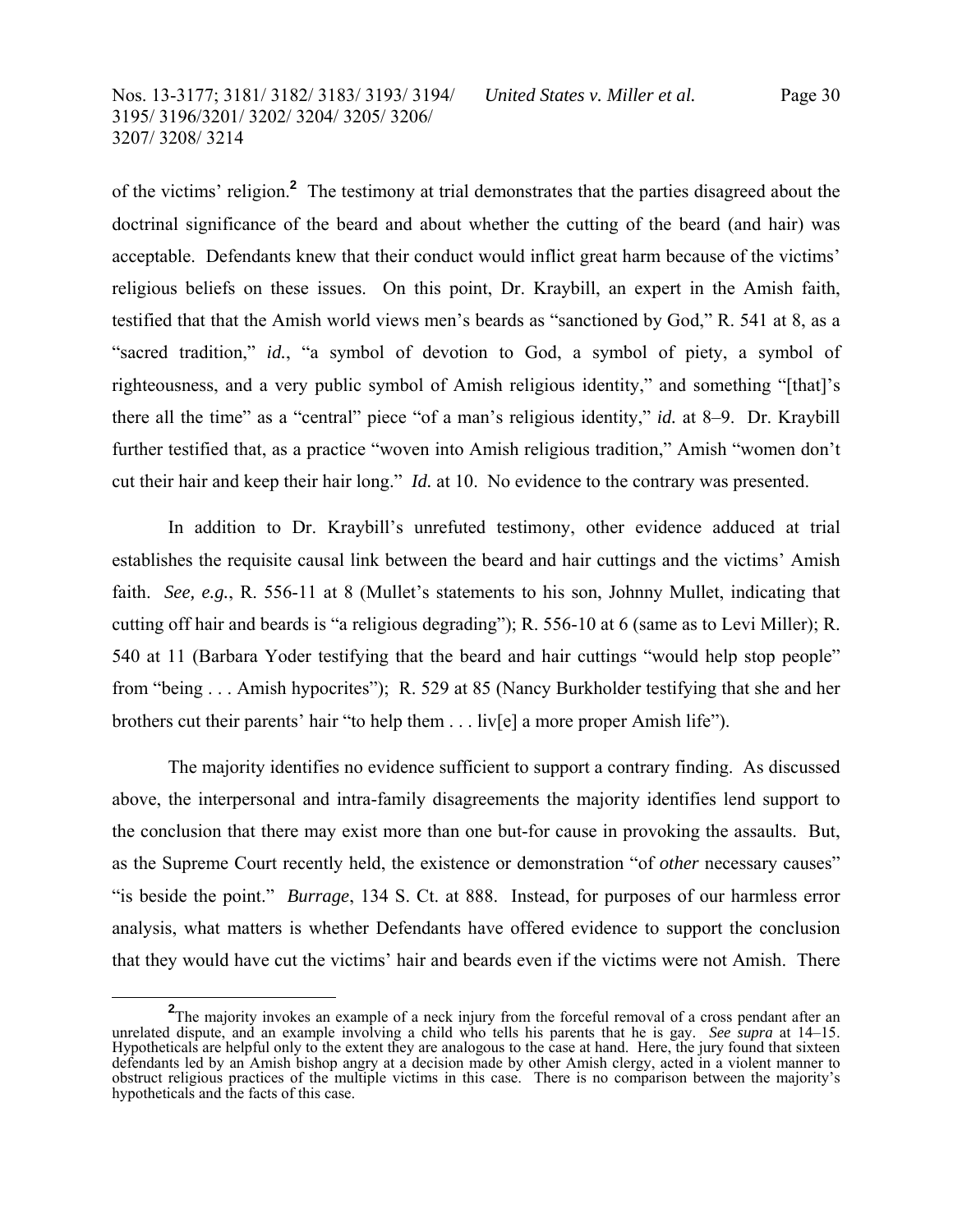exists no such evidence, let alone evidence that "could rationally lead to a contrary finding." *Neder*, 527 U.S. at 19. Accordingly, because the requisite causal link between the beard and hair cuttings and the victims' Amish faith is supported beyond a reasonable doubt, I conclude that the trial court's causation-instruction error was harmless such that all of the convictions must stand.

## **II.**

Even accepting arguendo the majority's view of causation, the conviction against Samuel Mullet, Sr. must stand.**<sup>3</sup>** Overwhelming evidence from trial, including Mullet's confession that the disputes were "all religion," demonstrates that Mullet participated in the assaults because of the victims' religious beliefs. Mullet put forth no evidence at trial that he participated in the attacks for any other reason than religion. This requires the conclusion that the trial court's causation-instruction error was harmless as to Mullet.

*Harrington v. California*, 395 U.S. 250 (1969), is instructive. In *Harrington*, the Supreme Court found that the trial court's admission of confessions from petitioner's codefendants who did not take the stand violated his Confrontation Clause rights according to *Bruton v. United States*, 391 U.S. 123 (1968). 395 U.S. at 252. But the *Harrington* Court nevertheless affirmed the conviction because it found the error harmless. *Id*. at 254. The Court explained that the petitioner all but confessed to the crime by "ma[king] statements" that "placed him at the scene of the crime" and that the additional evidence of his guilt was "so overwhelming" that to reach a contrary conclusion would be tantamount to holding "that no violation of *Bruton* can constitute harmless error." *Id.* at 252–54. Where, as here, the record reflects a confession and overwhelming evidence of guilt, the Sixth Circuit has, until now, consistently followed *Harrington*'*s* lead. *See, e.g.*, *Hartford v. Haskell*, Nos. 90-2017, 90-2122, 1991 WL 169333, at \*2 (6th Cir. Sept. 4, 1991); *Burks v. Perini*, No. 85-3507, 1986 WL 18388,

<sup>&</sup>lt;sup>3</sup> According to the majority, the Government did not "present a separate harmless-error argument as to [Samuel Mullet]." *Supra* at 20. The Government devoted a section of its brief to its position that the district court gave the correct causation instruction and, even if not, its "error is subject to the harmless-error analysis." Appellee Br. at 102 (citing *Neder*, 527 U.S. at 9–10, 15). Within this section, the Government argued that "[t]here is overwhelming evidence that the attacks took place because Mullet and his followers did not like that the victims disagreed with Mullet's religious practices." *Id.* at 112. The Government then tied each of the attacks at issue back to discrepancies with Mullet over religion. *See, e.g.*, *id.* I view this as more than sufficient for this Court to consider the harmless error issue as it applies to Mullet.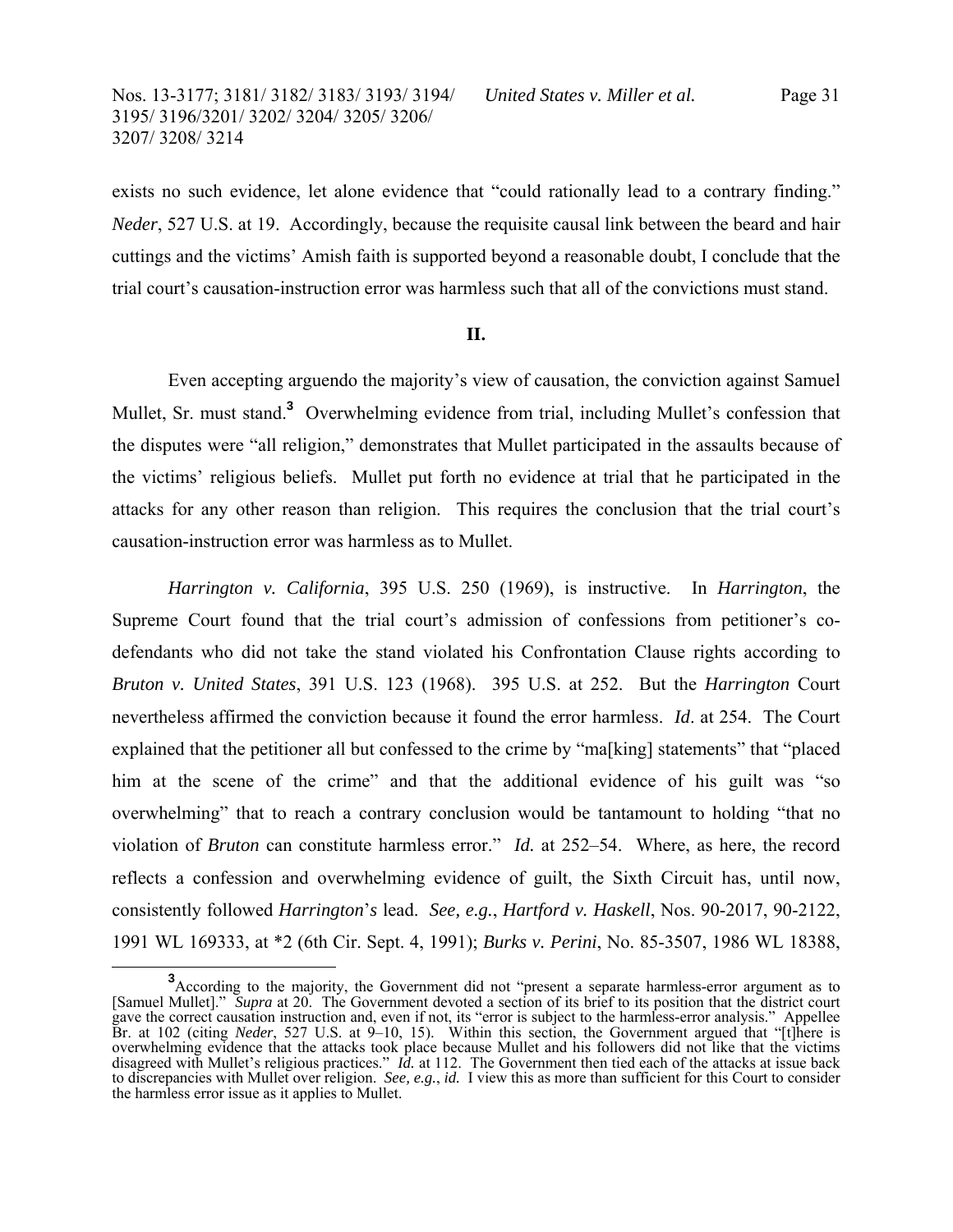Nos. 13-3177; 3181/ 3182/ 3183/ 3193/ 3194/ 3195/ 3196/3201/ 3202/ 3204/ 3205/ 3206/ 3207/ 3208/ 3214

at \*1 (6th Cir. Nov. 25, 1986). These cases demonstrate that where the record reflects a confession and other overwhelming evidence of guilt, the conviction must stand. Such is the case here: the jury verdict would have been the same absent the trial court's causation-instruction error.

Mullet first confessed his motivation for the assaults in October 2011 when he spoke to media outlets about the attacks. The jury saw a clip of Mullet's interview on a local-news broadcast in which he stated, "it's all religion" and explained that the conflicts "started with us excommunicating members" of Bergholz. Mullet also gave an interview to the Associated Press (AP) around the same time. The jury heard the following passages from the AP story:

The leader of an Amish group with members accused of going into the home of another Amish man and cutting his hair and beard said Monday, ["]*It's a religious matter* and police shouldn't be involved.["]

Mullet, 66, said the goal of the haircutting was to send a message to Amish in Holmes County that they should be ashamed of themselves for the way they were treating Mullet and his community. ["]*They changed the rulings of our church here, and they're trying to force their way down our throat, make us do like they want us to do.*["]

*Mullet said he should be allowed to punish people who break the laws of the church*, just as police are allowed to punish people who break the laws of the state. ["]You have your laws on the road and the town[;] if somebody doesn't obey them, you punish them. But I'm not allowed to punish the church people[?"] Mullet said. ["]I just let them run over me? *If every family would just do as they pleased, what kind of church would we have*[?"]

R. 540 at 143–45 (emphasis added).

The jury also heard Mullet confess his motivation for the assaults yet again within the context of jailhouse phone calls with his co-defendants. In one such conversation, Mullet, speaking to Levi Miller, said, "Well listen[,] Levi[,] you only cut off hair.... Public is going to say [']wow taking somebod[y's] hair off[,] what is that, that is a religion[.] Fred [Abdallah (the Sheriff)] said it right in the paper [that] it is a religious degrading." R. 556-10 at 6. And, in a similar conversation with Johnny Mullet, Samuel Mullet, Sr. said, "To take off hair[,] Fred had it right in the paper[:] it's a religious degrading to cut the hair and the beard." R. 556-11 at 8.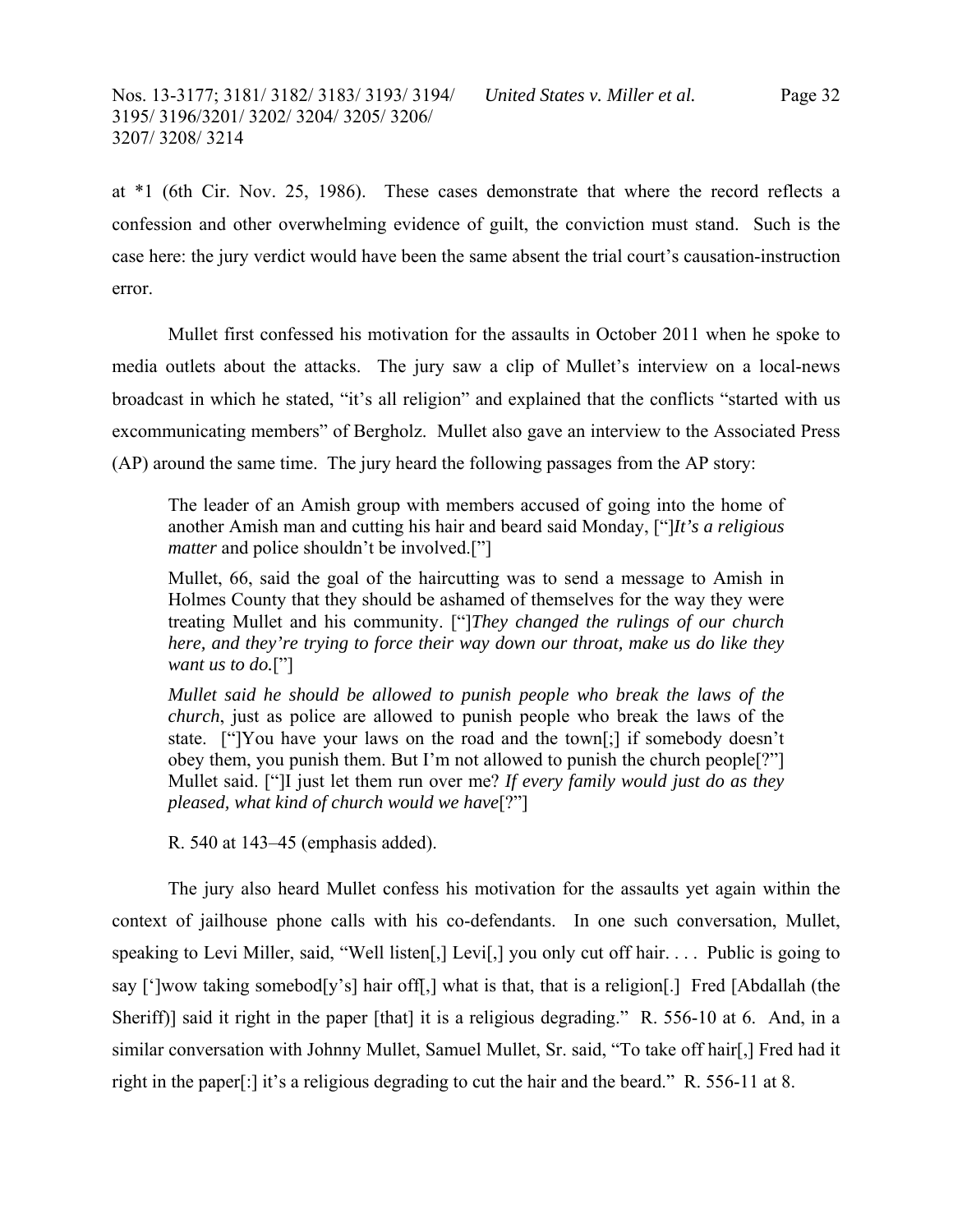Moreover, the jury heard testimony from Barbara Yoder, one of Mullet's daughters, and Daniel Shrock, one of his grandsons, corroborating Mullet's stated motivation. Specifically, Barbara Yoder testified that Mullet believed the victims were "Amish hypocrites." R. 540 at 11– 13. When asked what her "dad was saying about beard and haircuttings in the . . . fall of 2011," Barbara answered that Mullet said the hair cuttings "would help stop people" from "being . . . Amish hypocrites." *Id.* at 11. Daniel Shrock similarly testified that Mullet spoke about the Millers' assault before it happened, saying that it "might help" them live a more "spiritual life." R. 537 at 190.

In addition to this direct evidence, the jury heard circumstantial evidence supporting its conclusion that Mullet took part in the assaults because of the victims' religion. For example, it heard that the Millers and Shrocks, victims of the assaults, left or were excommunicated from Bergholz because of religious differences with Mullet. It heard that another victim, Raymond Hershberger, was on the committee that voted not to follow Mullet's excommunications, which, as Mullet said himself, undermined his authority to punish people who broke the rules of his church, *see* R. 540 at 145. It also heard Myron Miller, another victim in this case, explain that Mullet asked him to leave a meeting because of a disagreement about "church matters," R. 537 at 16; and that Miller's church refused to take communion with Mullet's, *see id.* at 22, based on its concerns regarding "cultic activities" at Bergholz, *id.* at 85.

The record does not, however, contain any evidence upon which a jury could have rationally relied to conclude that religion did not motivate Mullet to participate in the assaults. Thus, given Mullet's unequivocal confession of his religious motive and the additional, unrefuted evidence corroborating his confessed motive, the erroneous causation instruction was harmless as to Mullet. *See Neder*, 527 U.S. 17–19; *see also Harrington*, 395 U.S. at 252–54; *Haskell*, 1991 WL 169333, at \*2; *Perini*, 1986 WL 18388, at \*1.

The majority reaches a different conclusion with regard to Mullet. In their view, a jury "might reasonably conclude" that Mullet shared "similar [allegedly] non-faith-based motives" with the other assailants, *supra* at 21, because he "had close personal relationships with the [m]," *id.* at 20. The majority believes that the nature of a conspiracy conviction also supports this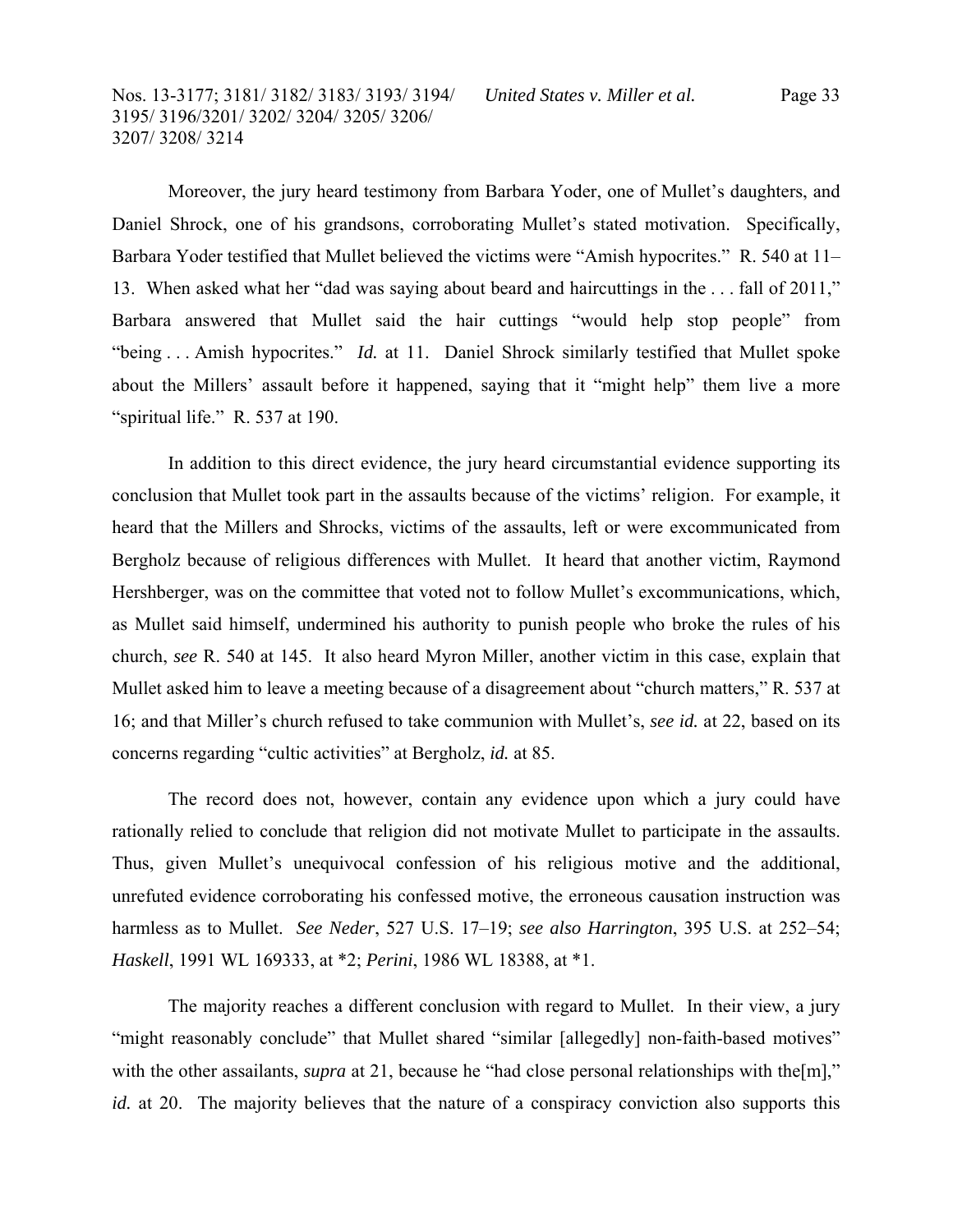theory. Alternatively, they submit that some evidence suggests that Mullet "agreed to the assaults because he felt the victims had disrespected him, and he wanted revenge for that disrespect." *Id.* at 21.

Neither the record nor the governing authority offers support for the majority's theories. The evidence the majority cites supporting the theory that Mullet acted because he felt disrespected in no way undercuts Mullet's confessed motive for the attacks. For example, the majority cites Mullet's statement that "the goal of the haircutting was to send a message to [the] Amish in Holmes County." R. 540 at 143. Yet the very next sentence in his own statement confirms the religious nature of Mullet's motive: "They changed the rulings of our church here, and they're trying to force their way down our throat, [to] make us do like they want us to do." *Id.* at 143–44. The majority's reliance upon Mullet's statements to an FBI agent that some of the other assailants were "mad" about the way the victims had treated him is equally unavailing. *Id.*  at 123. The unequivocal evidence demonstrates Mullet's religious motives. There is no evidence of record connecting Mullet's speculation regarding the other assailants' motivation to his own. Finally, the majority's reliance upon testimony from Mullet's sister that he had a bad temper similarly lacks relevance given that the record reflects that *no one* offered testimony connecting Mullet's bad temper to the assaults. As the *Neder* Court explained:

A reviewing court making [a] harmless-error inquiry does not . . . become in effect a second jury to determine whether the defendant is guilty. . . . Rather a court, in typical appellate-court fashion, asks whether the record contains evidence that could rationally lead to a contrary finding with respect to the omitted element.

527 U.S. at 19 (citation omitted) (internal quotation marks omitted).

For this same reason, the majority's alternative theory that a jury "might reasonably conclude" that Mullet shared the same non-religious motivations as the other assailants is simply not viable. During closing arguments, Mullet's counsel hinted that family or community infighting might have motivated Mullet. *See* R. 542 at 207, 214. But neither a jury nor this Court may speculate as to a theory raised only in closing arguments that is not supported by the evidence. And although a jury may draw an inference from established facts, no such facts exist